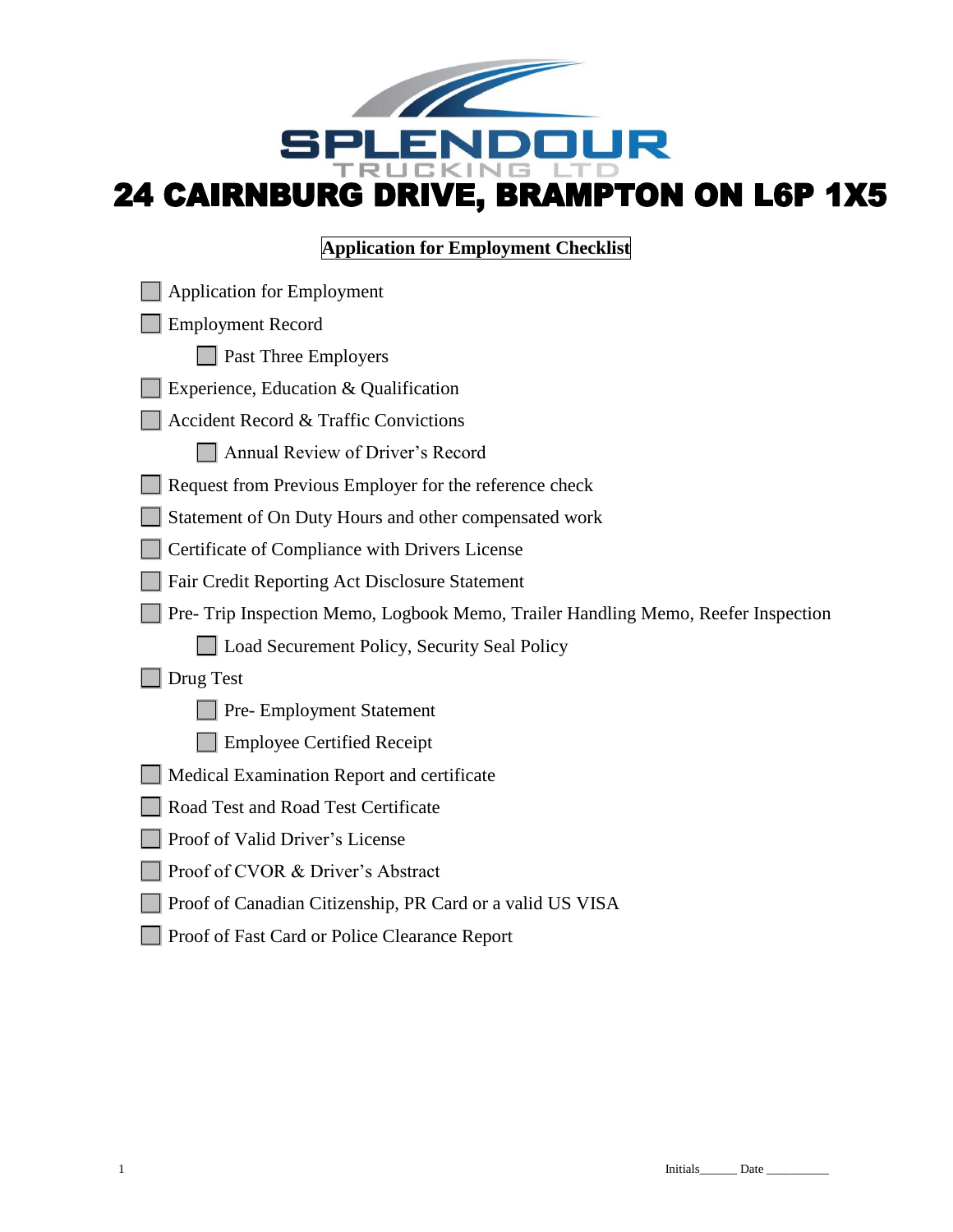

# **DRIVER'S APPLICATION FOR EMPLOYMENT**

Applicant Name \_\_\_\_\_\_\_\_\_\_\_\_\_\_\_\_\_\_\_\_\_\_\_\_\_\_\_\_\_\_\_\_\_\_\_\_\_\_\_\_\_\_\_\_\_\_ Date of Application \_\_\_\_\_\_\_\_\_\_\_\_\_\_\_

In compliance with Federal and State equal employment opportunity laws, qualified applicants are considered for all positions without regard to race, color, religion, sex, national origin, age, marital status, veteran status, non-job-related disability, or any other protected group status.

### **TO BE READ AND SIGNED BY APPLICANT**

I authorize you to make such investigations and inquiries of my personal, employment, financial or medical history and other related matters as may be necessary in arriving at an employment decision. (Generally, inquiries regarding medical history will be made only if and after a conditional offer of employment has been extended.)I hereby release employers, schools, health care providers and other persons from all liability in responding to inquiries and releasing information in connection with my application.

In the event of employment, I understand that false or misleading information given in my application or interview(s) may result in discharge. I understand, also, that I am required to abide by all rules and regulations of the Company.

I understand that information I provide regarding current and/or previous employers may be used, and those employer(s) will be contacted, for the purpose of investigating my safety performance history as required by 49 CFR 391.23(d) and (e). I understand that I have the right to:

- Review information provided by previous employer;
- Have errors in the information corrected by previous employers and for those previous employers to re-send the corrected information to the prospective employer; and
- Have a rebuttal statement attached to the alleged erroneous information, if the previous employer(s) and I cannot agree on the accuracy of the information.

| $\sim$ | $\cdots$ |
|--------|----------|
|        | -        |
|        | ___      |
|        |          |

|  |                                                                                                                                                                                                                                | <b>FOR COMPANY USE ONLY</b>      |  |  |
|--|--------------------------------------------------------------------------------------------------------------------------------------------------------------------------------------------------------------------------------|----------------------------------|--|--|
|  |                                                                                                                                                                                                                                | <b>PROCESS RECORDED</b>          |  |  |
|  |                                                                                                                                                                                                                                |                                  |  |  |
|  |                                                                                                                                                                                                                                |                                  |  |  |
|  |                                                                                                                                                                                                                                | <b>TERMINATION OF EMPLOYMENT</b> |  |  |
|  | Dismissed Voluntary Quit Other Other Channels Other Channels Community Community Community Community Community Community Community Community Community Community Community Community Community Community Community Community C |                                  |  |  |
|  |                                                                                                                                                                                                                                |                                  |  |  |
|  |                                                                                                                                                                                                                                |                                  |  |  |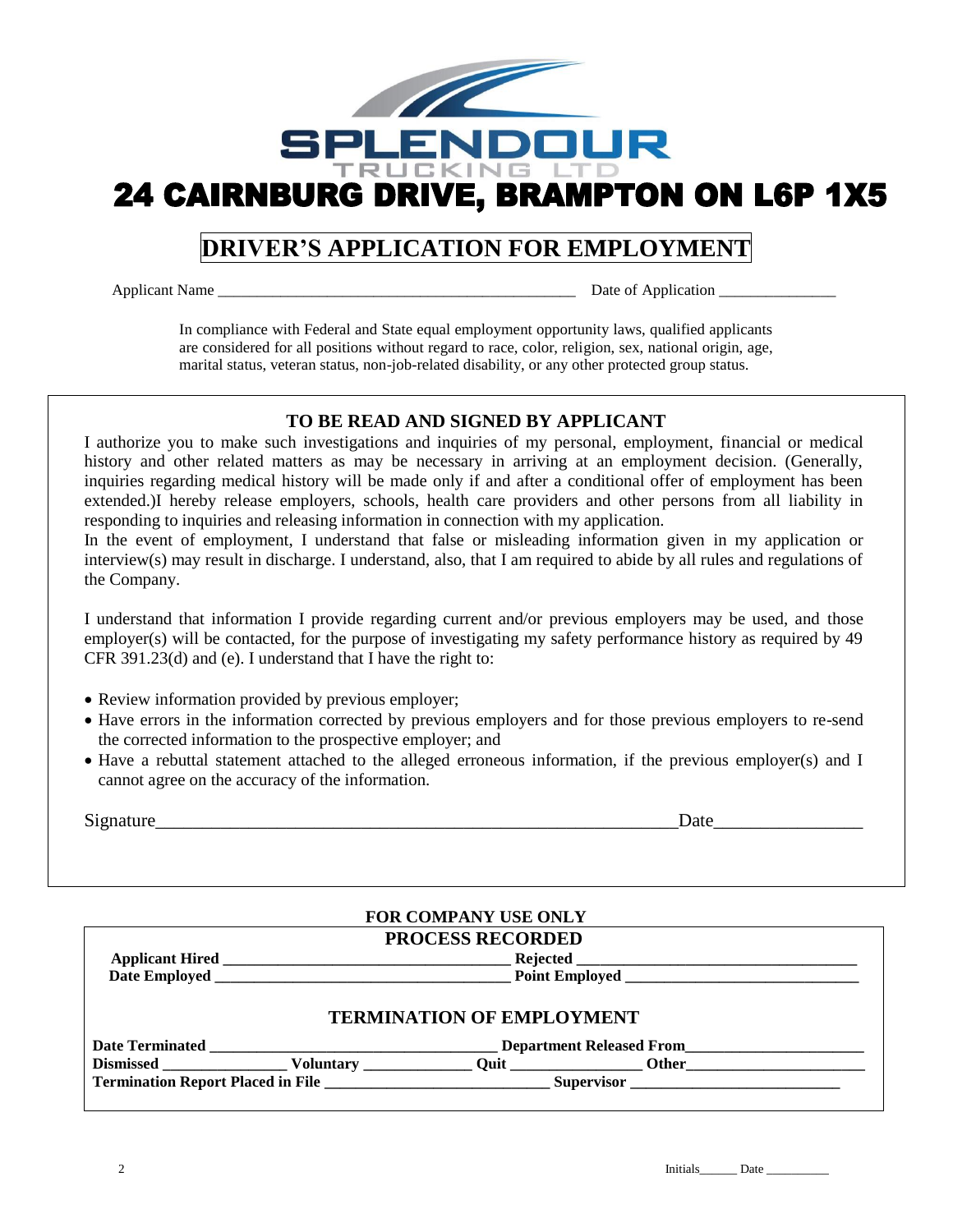

# **APPLICATION FOR EMPLOYMENT**

| <b>POSITION APPLIED:</b>  | $\Box$ OWNER OPERATOR $\Box$ DRIVER |                       |                      |                                        |
|---------------------------|-------------------------------------|-----------------------|----------------------|----------------------------------------|
| <b>NAME</b>               |                                     |                       |                      |                                        |
| (FIRST)<br><b>ADDRESS</b> | (MIDDLE)                            | (Maiden Name, if any) | (LAST)               |                                        |
|                           | (STREET)                            |                       |                      | (CITY)<br><b>HOW LONG?</b>             |
| <b>DATE OF BIRTH</b>      | (STATE & POSTAL CODE)               | (COUNTRY)             | SOCIAL INSURANCE NO. |                                        |
| <b>HOME PHONE</b>         | (DDMMYYYY)                          | <b>CELL PHONE</b>     |                      | <b>E-MAIL ADDRESS</b>                  |
|                           | PREVIOUS THREE YEARS RESIDENCY      |                       |                      | <b>HOW LONG?</b>                       |
| (STREET)                  | (CITY)                              |                       | (STATE & ZIP CODE)   | <b>HOW LONG?</b>                       |
| (STREET)                  | (CITY)                              |                       | (STATE & ZIP CODE)   | <b>HOW LONG?</b>                       |
| (STREET)                  | (CITY)                              |                       | (STATE & ZIP CODE)   | (ATTACH SHEET IF MORE SPACE IS NEEDED) |

# **LICENSE INFORMATION**

(Section 383.21 FMCSR states No person who operates a commercial motor vehicle shall at any time have more than one driver's license". I certify that I do not have more than one motor vehicle license, the information for which is listed below)

| LICENSE NO.            | <b>CLASS TYPE</b>     |  |
|------------------------|-----------------------|--|
| <b>EXPIRATION DATE</b> | <b>STATE OF ISSUE</b> |  |

# **DRIVING EXPERIENCE**

| <b>CLASS OF EQUIPMENT</b>       | <b>TYPE OF EQUIPMENT</b><br>(VAN, TANK, FLAT, DUMP,<br><b>REEFER ETC.)</b> | <b>DATES</b><br><b>FROM</b> | то | APPROX.<br><b>NO. MILES</b> |
|---------------------------------|----------------------------------------------------------------------------|-----------------------------|----|-----------------------------|
| <b>STRAIGHT TRUCK</b>           |                                                                            |                             |    |                             |
| <b>TRACTOR AND SEMI-TRAILOR</b> |                                                                            |                             |    |                             |
| <b>TRACTOR - TWO TRAILERS</b>   |                                                                            |                             |    |                             |
| <b>OTHER</b>                    |                                                                            |                             |    |                             |

# **ACCIDENT RECORD DATES FOR PAST 3 YEARS OR MORE (ATTACH SHEET IF NEEDED)**

| <b>DATES</b> | <b>NATURE OF ACCIDENT</b><br>(HEAD-ON, REAR-END, UPSET ETC.) | <b>NUMBER</b><br><b>FATILITIES</b> | <b>NUMBER</b><br><b>INJURIES</b> | <b>CHEMICAL</b><br><b>SPILLS</b> |
|--------------|--------------------------------------------------------------|------------------------------------|----------------------------------|----------------------------------|
|              |                                                              |                                    |                                  | NO<br>YES                        |
|              |                                                              |                                    |                                  | YES<br> NO                       |
|              |                                                              |                                    |                                  | YES<br><b>INO</b>                |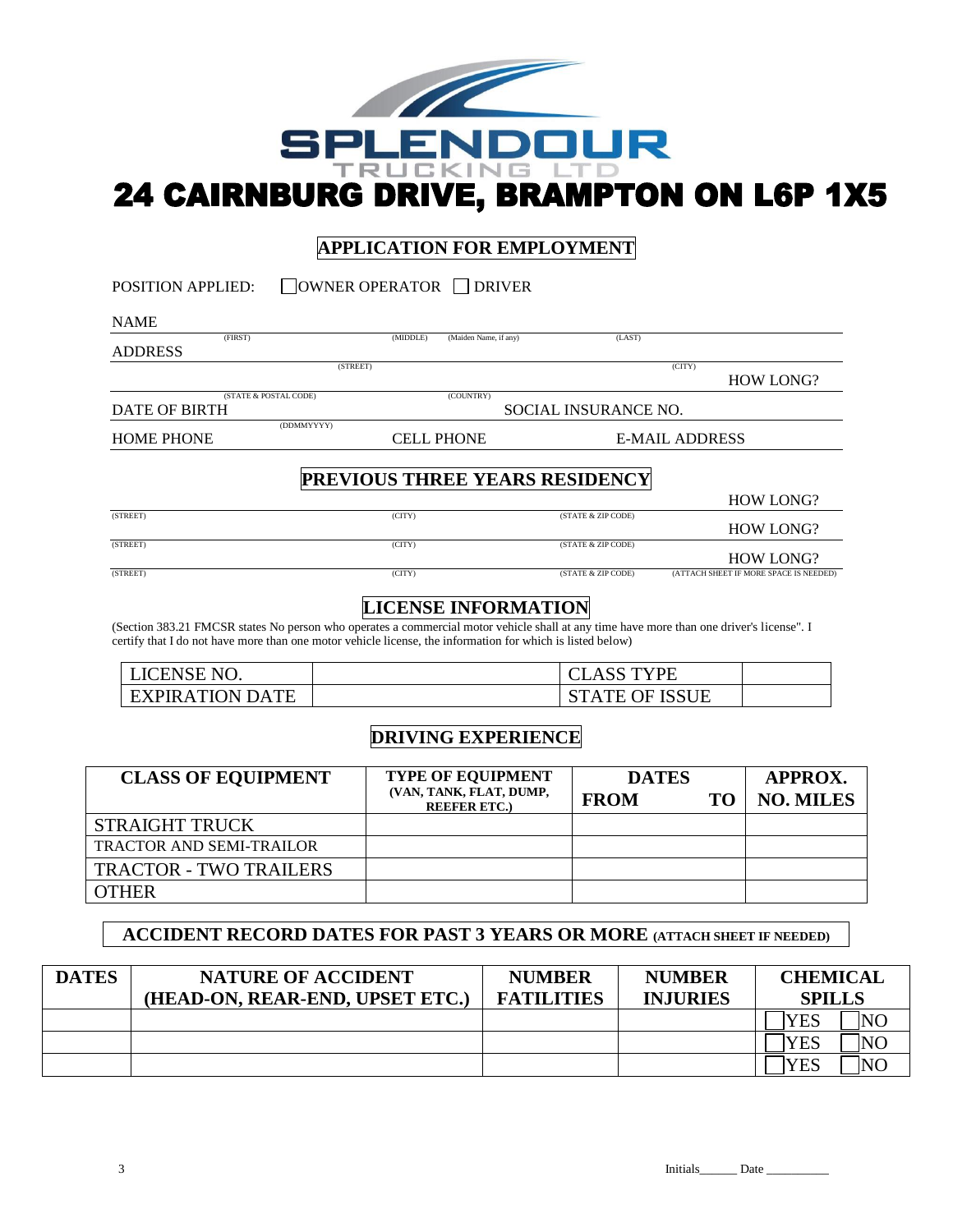

# **TRAFFIC CONVICTIONS AND FORFEITURES FOR THE PAST 3 YEARS (OTHER THAN PARKING VIOLATIONS)**

| <b>DATE</b><br><b>CONVICTED</b> | <b>VIOLATION</b> | <b>STATE OF VIOLATION</b><br><b>LOCATION</b> | <b>PENALTY</b><br>(FORFEITIED BON, COLLATERAL AND<br>OR POINTS) |
|---------------------------------|------------------|----------------------------------------------|-----------------------------------------------------------------|
|                                 |                  |                                              |                                                                 |
|                                 |                  |                                              |                                                                 |
|                                 |                  |                                              |                                                                 |
|                                 |                  |                                              |                                                                 |
|                                 |                  |                                              |                                                                 |

- a. HAVE YOU EVER BEEN DENIED A LICENSE, PERMIT OR PRIVILEGE TO OPERATE A MOTOR VEHICLE? YES NO
	- a. IF YES, EXPLAIN
- b. HAS ANY LICENSE, PERMIT OR PRIVELAGE EVER BEEM SEUSPENDED OR REVOKED?  $\Box$ YES  $\Box$ NO
	- a. IF YES, EXPLAIN\_

# **EMPLOYMENT RECORD**

(ATTACH SHEET IF MORE SPACE IS NEEDED)

(Applicants that desire to drive in intrastate/interstate commerce must provide the following information on all employers during the previous three years. You must give the same information for all employers you have driven a commercial motor vehicle for the seven years prior to the initial three years (total of ten years employment record).

**Must list the complete mailing address, street number and name, city, state and zip code**

#### **LAST EMPLOYER:**

| <b>NAME</b>          |                                                                                                 |              |  |
|----------------------|-------------------------------------------------------------------------------------------------|--------------|--|
| ADDRESS              |                                                                                                 | <b>PHONE</b> |  |
|                      |                                                                                                 | TO.          |  |
| <b>SALARY</b> SALARY |                                                                                                 |              |  |
|                      | ANY GAPS IN EMPLOYMENT AND/OR UNEMPLOYMENT MUST BE EXPLAINED. INCLUDE DATES                     |              |  |
|                      |                                                                                                 |              |  |
|                      | Were you subject to the Federal Motor Carrier Safety Regulations (FMCSRs) while employed by the |              |  |

- Were you subject to the Federal Motor Carrier Safety Regulations (FMCSRs) while employed by the previous employer?  $\Box$  Yes  $\Box$  No
- Was the previous job position designated as a safety sensitive function in any DOT regulated mode, subject to alcohol and controlled substances testing requirements as required by 49 CFR Part 40?  $\Box$  Yes  $\Box$  No

#### **SECOND LAST EMPLOYER:**

| <b>NAME</b>             |                                                                             |              |
|-------------------------|-----------------------------------------------------------------------------|--------------|
| <b>ADDRESS</b>          |                                                                             | <b>PHONE</b> |
| <b>POSITION HELD</b>    | <b>FROM</b>                                                                 |              |
| <b>SALARY</b>           | <b>REASONS FOR LEAVING</b>                                                  |              |
|                         | ANY GAPS IN EMPLOYMENT AND/OR UNEMPLOYMENT MUST BE EXPLAINED. INCLUDE DATES |              |
| (MONTH/YEAR) AND REASON |                                                                             |              |

• Were you subject to the Federal Motor Carrier Safety Regulations (FMCSRs) while employed by the previous employer?  $\Box$  Yes  $\Box$  No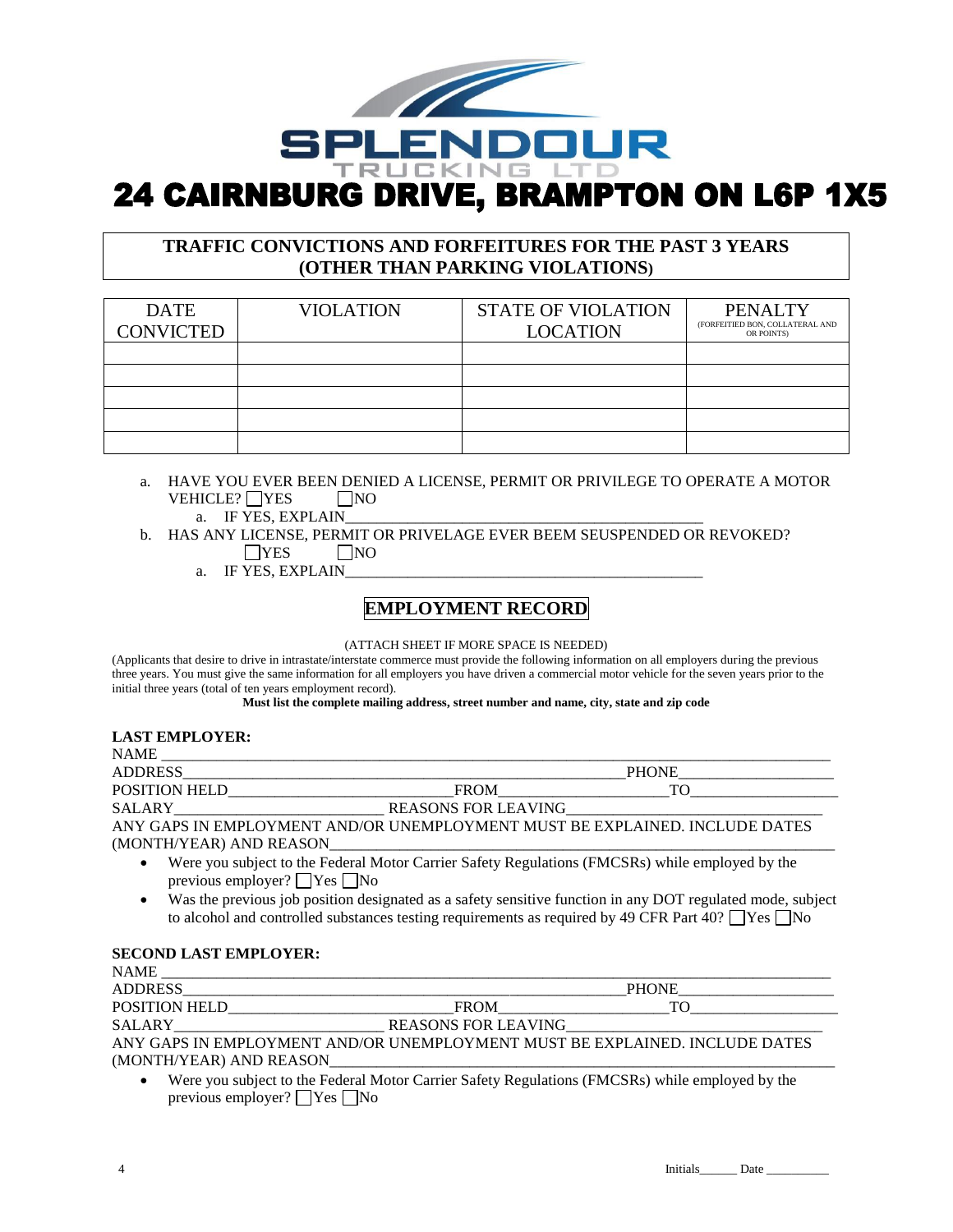

# **24 CAIRNBURG DRIVE, BRAMPTON ON L6P 1X5**

Was the previous job position designated as a safety sensitive function in any DOT regulated mode, subject to alcohol and controlled substances testing requirements as required by 49 CFR Part 40?  $\Box$  Yes  $\Box$  No

#### **THIRD LAST EMPLOYER**

| <b>NAME</b>             |                                                                             |              |
|-------------------------|-----------------------------------------------------------------------------|--------------|
| <b>ADDRESS</b>          |                                                                             | <b>PHONE</b> |
| <b>POSITION HELD</b>    | <b>FROM</b>                                                                 |              |
| <b>SALARY</b>           | REASONS FOR LEAVING                                                         |              |
|                         | ANY GAPS IN EMPLOYMENT AND/OR UNEMPLOYMENT MUST BE EXPLAINED. INCLUDE DATES |              |
| (MONTH/YEAR) AND REASON |                                                                             |              |

- Were you subject to the Federal Motor Carrier Safety Regulations (FMCSRs) while employed by the previous employer?  $\Box$  Yes  $\Box$  No
- Was the previous job position designated as a safety sensitive function in any DOT regulated mode, subject to alcohol and controlled substances testing requirements as required by 49 CFR Part 40?  $\Box$  Yes  $\Box$  No

#### **FOURTH LAST EMPLOYER**

| <b>NAME</b>             |                                                                             |              |
|-------------------------|-----------------------------------------------------------------------------|--------------|
| <b>ADDRESS</b>          |                                                                             | <b>PHONE</b> |
| <b>POSITION HELD</b>    | <b>FROM</b>                                                                 |              |
| <b>SALARY</b>           | <b>REASONS FOR LEAVING</b>                                                  |              |
|                         | ANY GAPS IN EMPLOYMENT AND/OR UNEMPLOYMENT MUST BE EXPLAINED. INCLUDE DATES |              |
| (MONTH/YEAR) AND REASON |                                                                             |              |

- Were you subject to the Federal Motor Carrier Safety Regulations (FMCSRs) while employed by the previous employer?  $\Box$  Yes  $\Box$  No
- Was the previous job position designated as a safety sensitive function in any DOT regulated mode, subject to alcohol and controlled substances testing requirements as required by 49 CFR Part 40?  $\Box$  Yes  $\Box$  No

#### **FIFTH LAST EMPLOYER**

| <b>NAME</b>             |                                                                             |              |
|-------------------------|-----------------------------------------------------------------------------|--------------|
| <b>ADDRESS</b>          |                                                                             | <b>PHONE</b> |
| <b>POSITION HELD</b>    | <b>FROM</b>                                                                 |              |
| <b>SALARY</b>           | <b>REASONS FOR LEAVING</b>                                                  |              |
|                         | ANY GAPS IN EMPLOYMENT AND/OR UNEMPLOYMENT MUST BE EXPLAINED. INCLUDE DATES |              |
| (MONTH/YEAR) AND REASON |                                                                             |              |
|                         |                                                                             |              |

- Were you subject to the Federal Motor Carrier Safety Regulations (FMCSRs) while employed by the previous employer?  $\Box$  Yes  $\Box$  No
- Was the previous job position designated as a safety sensitive function in any DOT regulated mode, subject to alcohol and controlled substances testing requirements as required by 49 CFR Part 40?  $\Box$  Yes  $\Box$  No

#### **SIXTH LAST EMPLOYER**

| <b>NAME</b>          |                                                                                     |              |  |
|----------------------|-------------------------------------------------------------------------------------|--------------|--|
| <b>ADDRESS</b>       |                                                                                     | <b>PHONE</b> |  |
| <b>POSITION HELD</b> | <b>FROM</b>                                                                         |              |  |
| <b>SALARY</b>        | <b>REASONS FOR LEAVING</b>                                                          |              |  |
|                      | A NIV CA DE IN EMBLOVA (EMFLAND/OD HMEMBLOVA (EMFLAHET DE EVDLAIMED, IMCLHIDE DATEC |              |  |

ANY GAPS IN EMPLOYMENT AND/OR UNEMPLOYMENT MUST BE EXPLAINED. INCLUDE DATES (MONTH/YEAR) AND REASON

- Were you subject to the Federal Motor Carrier Safety Regulations (FMCSRs) while employed by the previous employer?  $\Box$  Yes  $\Box$  No
- Was the previous job position designated as a safety sensitive function in any DOT regulated mode, subject to alcohol and controlled substances testing requirements as required by 49 CFR Part 40?  $\Box$  Yes  $\Box$  No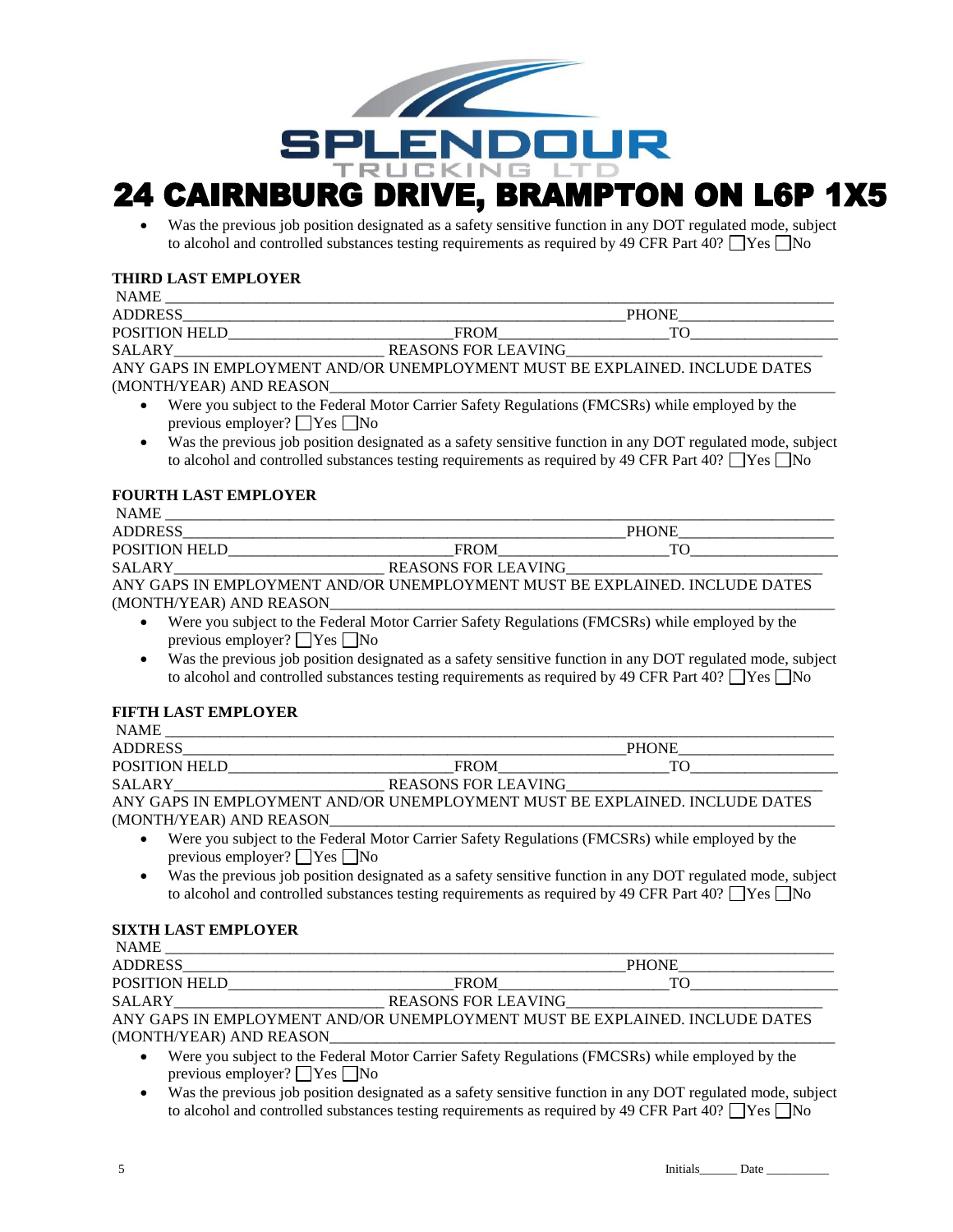

#### **TO BE READ AND SIGNED BY APPLICANT**

**I authorize you to make sure investigations and inquiries to my personal, employment, financial or medical history and other related matters as may be necessary in arriving at an employment decision. (Generally, inquiries regarding medical history will be made only if and after a conditional offer of employment has been extended.) I hereby release employers, schools, health care providers and other persons from all liability in responding to inquiries and releasing information in connection with my application.**

In the event of employment, I understand that false or misleading information given in my application or interview(s) may result in discharge. I understand, also, that I am required to abide by all rules and regulations of the Company.

"I understand that information I provide regarding current and/or previous employers may be used, and those employer(s) will be contacted, for the purpose of investigating my safety performance history as required by 49 CFR 39123(d) and (e). I understand that I have the right to:

- Review information provided by current/previous employers;
- Have errors in the information corrected by previous employers and for those previous employers to resend the corrected information to the prospective employer; and
- Have a rebuttal statement attached to the alleged erroneous information, if the previous employer(s) and I cannot agree on the accuracy of the information."

#### **DATE APPLICANT'S SIGNATURE**

This certifies that I completed this application, and that all entries on it and information in it are true and complete to the best of my knowledge.

\_\_\_\_\_\_\_\_\_\_\_\_\_\_\_\_\_\_\_\_\_\_\_\_\_\_\_\_\_\_\_\_\_\_\_\_\_ \_\_\_\_\_\_\_\_\_\_\_\_\_\_\_\_\_\_\_\_\_\_\_\_\_\_\_\_\_\_\_\_\_\_\_\_\_\_\_\_\_\_\_\_\_\_\_\_\_\_\_

#### **DATE APPLICANT'S SIGNATURE**

Note: A motor carrier may require an applicant to provide information in addition to the information required by the Federal Motor Carrier Safety Regulations.

\_\_\_\_\_\_\_\_\_\_\_\_\_\_\_\_\_\_\_\_\_\_\_\_\_\_\_\_\_\_\_\_\_\_\_\_\_ \_\_\_\_\_\_\_\_\_\_\_\_\_\_\_\_\_\_\_\_\_\_\_\_\_\_\_\_\_\_\_\_\_\_\_\_\_\_\_\_\_\_\_\_\_\_\_\_\_\_\_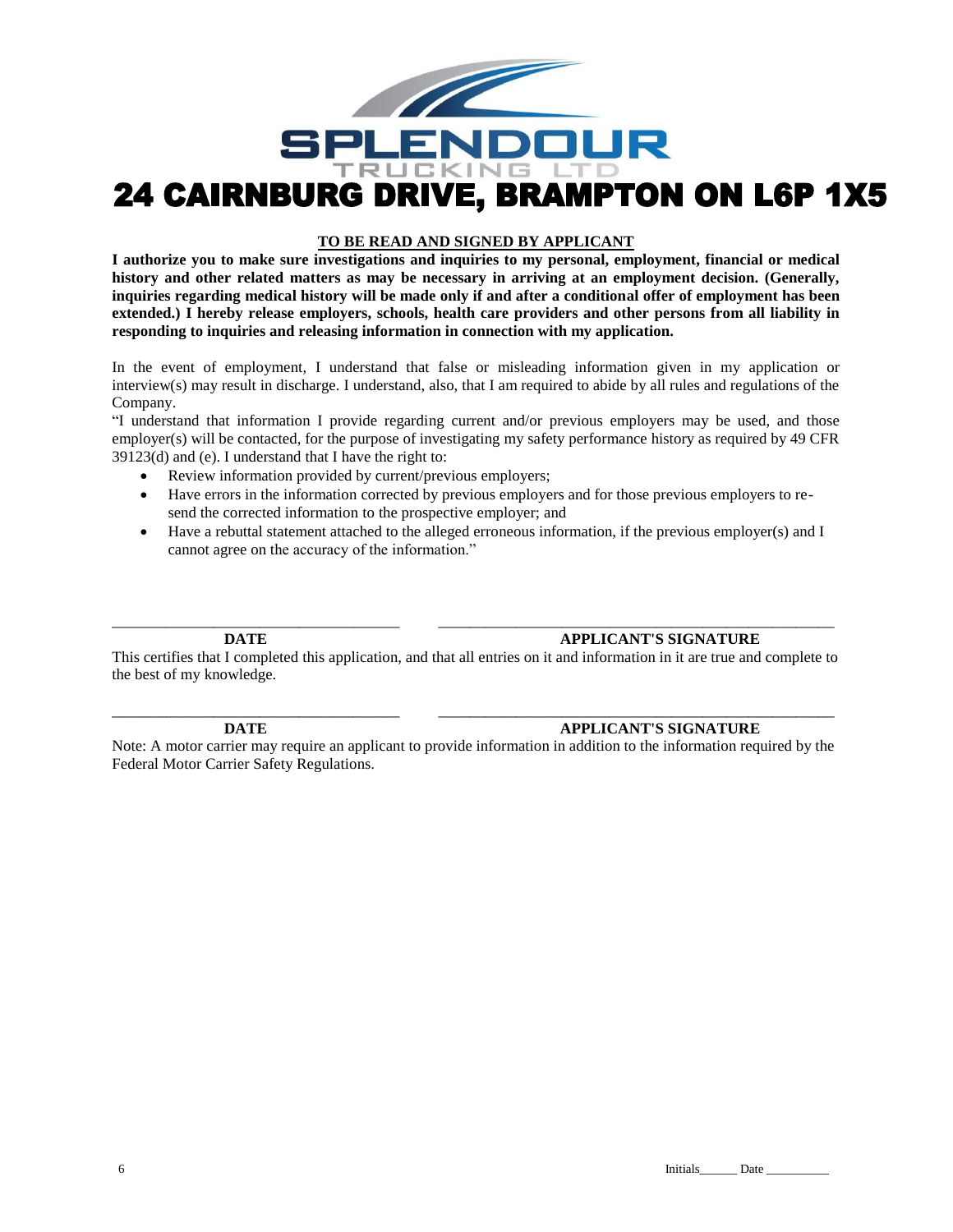

### **Certification of Violations/Annual Review of Driving Record**

**MOTOR CARRIER INSTRUCTIONS:** Each motor carrier shall at least once every 12 months, require each driver it employs to prepare and furnish it with a list of all violations of motor vehicle traffic laws and ordinances (other than violations involving only parking) -of which the driver has been convicted, or on account of which he/she has forfeited bond or collateral during the preceding 12 months (Section 391.27). Drivers who have provided information required by Section 383.31 need not repeat that information on this form.

**DRIVER REQUIREMENTS**: Each driver shall furnish the list as required by the motor carrier above, if the driver has not been convicted of, or forfeited bond or collateral on account of any 'violation which must be listed, he/she shall so certify (Section 391.27).

#### **COMPLETED BY DRIVER - CERTIFICATION OF VIOLATIONS**

| <b>NAME</b>             |                | SOCIAL SECUIRITY NO.                                                                   |                 | DATE OF EMPLOYMENT                                                                                                                                         |
|-------------------------|----------------|----------------------------------------------------------------------------------------|-----------------|------------------------------------------------------------------------------------------------------------------------------------------------------------|
| HOME TERMINAL (CITY AND |                | <b>DRIVERS LICENSE NUMBER</b>                                                          |                 | <b>EXPIRY DATE</b>                                                                                                                                         |
| STATE)                  |                |                                                                                        |                 |                                                                                                                                                            |
|                         |                |                                                                                        |                 | I certify that the following is a true and complete list of traffic violations required to be listed (other than those I have provided under Part 383) for |
|                         |                | which I have been convicted or forfeited bond or collateral during the past 12 months. |                 |                                                                                                                                                            |
|                         |                | If you have had no violations, check the following box $-\Box$ None.                   |                 |                                                                                                                                                            |
| DATE                    | <b>OFFENSE</b> |                                                                                        | <b>LOCATION</b> | TYPE OF VEHICLE OPERATED                                                                                                                                   |
|                         |                |                                                                                        |                 |                                                                                                                                                            |
|                         |                |                                                                                        |                 |                                                                                                                                                            |
|                         |                |                                                                                        |                 |                                                                                                                                                            |

If no violations are listed above, I certify that I have not been convicted or forfeited bond or collateral on account of any violation (other than those I have provided under Part 383) required to be listed during the past 12 months.

\_\_\_\_\_\_\_\_\_\_\_\_\_\_\_\_\_\_\_\_\_\_\_\_\_\_\_\_\_\_\_\_\_\_\_\_\_ \_\_\_\_\_\_\_\_\_\_\_\_\_\_\_\_\_\_\_\_\_\_\_\_\_\_\_\_\_\_\_\_\_\_\_\_\_\_\_

|  | Date of Certification |
|--|-----------------------|
|--|-----------------------|

Driver's Signature

#### **COMPLETED BY MOTOR CARRIER - ANNUAL REVIEW OF DRIVING RECORD**

| <b>MOTOR CARRIER INSTRUCTIONS:</b> Review the Certification of Violations listed above and other information described in Section 391.25<br>of the Federal Motor Carrier Safety Regulations. Complete the information requested below.<br>I have hereby reviewed the driving record of the above named driver in accordance with Section 391.25 and find<br>that he/she (check one):<br>$\Box$ Meets minimum requirements for safe driving<br>$\Box$ Is disqualified to drive a motor vehicle pursuant to Section 391.15<br>Does not adequately meet satisfactory safe driving performance<br>Action taken with driver:<br>Reviewed by: |  |  |  |  |  |
|-----------------------------------------------------------------------------------------------------------------------------------------------------------------------------------------------------------------------------------------------------------------------------------------------------------------------------------------------------------------------------------------------------------------------------------------------------------------------------------------------------------------------------------------------------------------------------------------------------------------------------------------|--|--|--|--|--|
| Date<br>Signature                                                                                                                                                                                                                                                                                                                                                                                                                                                                                                                                                                                                                       |  |  |  |  |  |
| Title<br><b>Printed Name</b>                                                                                                                                                                                                                                                                                                                                                                                                                                                                                                                                                                                                            |  |  |  |  |  |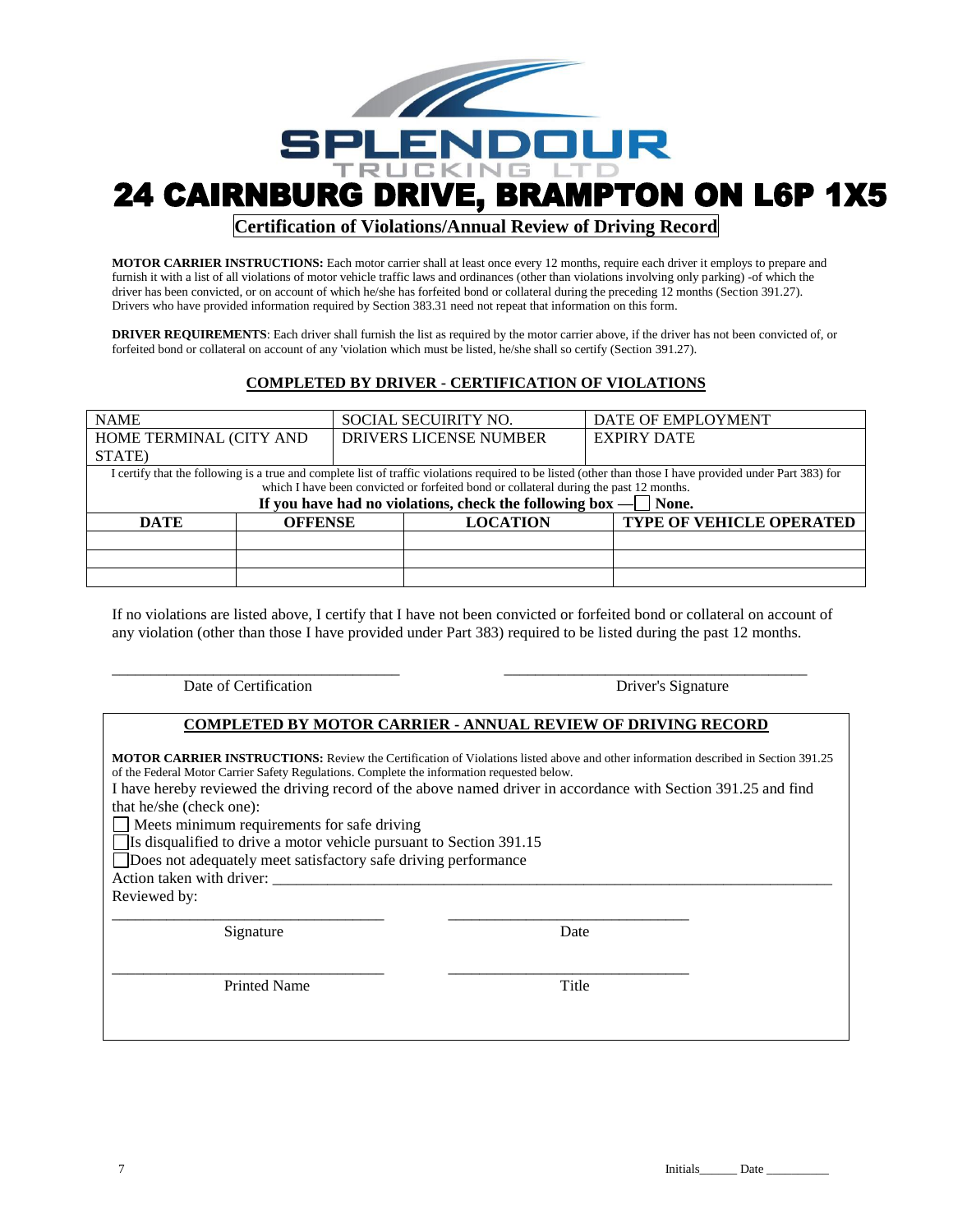

**SAFETY PERFORMANCE HISTORY RECORDS REQUEST**

#### **PART 1: TO BE COMPLETED BY PROSPECTIVE EMPLOYEE**

|                                                                                                                             | Social Security Number                                                                                                                   |
|-----------------------------------------------------------------------------------------------------------------------------|------------------------------------------------------------------------------------------------------------------------------------------|
|                                                                                                                             |                                                                                                                                          |
| Hereby authorize:                                                                                                           |                                                                                                                                          |
|                                                                                                                             |                                                                                                                                          |
|                                                                                                                             |                                                                                                                                          |
| Controlled Substances Testing records within the previous 3 years from<br>(Employment application date)                     | To release and forward the information requested by section 3 of this document concerning my Alcohol and                                 |
| To:<br>Prospective Employer:<br>Attention<br>Street:<br>City, State, Zip:<br>confidentiality, such as fax, email, or letter | Telephone:<br>In compliance with $\S 40.25(g)$ and $391.23(h)$ , release of this information must be made in a written form that ensures |
| Prospective employer's fax number:<br>Prospective employer's email address:                                                 |                                                                                                                                          |
| <b>Applicant's Signature</b>                                                                                                | Date                                                                                                                                     |

This information is being requested in compliance with §40.25(g) and 391.23.

#### **PART 2: TO BE COMPLETED BY PREVIOUS EMPLOYER EMPLOYMENT VERIFICATION**

| The applicant named above was employed by us. $\Box$ Yes $\Box$ No<br>1. Did he/she drive motor vehicle for you? TYes TNo If yes, what type? TStraight Truck Tractor-Semi trailer<br>□ Bus □ Cargo Tank □ Doubles/Triples □ Other (Specify)<br>2. Reason for leaving your employment: Discharged Resignation DLay Off DMilitary Duty. |
|---------------------------------------------------------------------------------------------------------------------------------------------------------------------------------------------------------------------------------------------------------------------------------------------------------------------------------------|
|                                                                                                                                                                                                                                                                                                                                       |
| Completed by:                                                                                                                                                                                                                                                                                                                         |
| Address                                                                                                                                                                                                                                                                                                                               |
| $\Gamma$ elephone $\Gamma$                                                                                                                                                                                                                                                                                                            |
| Signature                                                                                                                                                                                                                                                                                                                             |
| If there is no safety performance history to report, check here $\Box$ , and return. Otherwise, Complete Section 3 and 4<br>on next page.                                                                                                                                                                                             |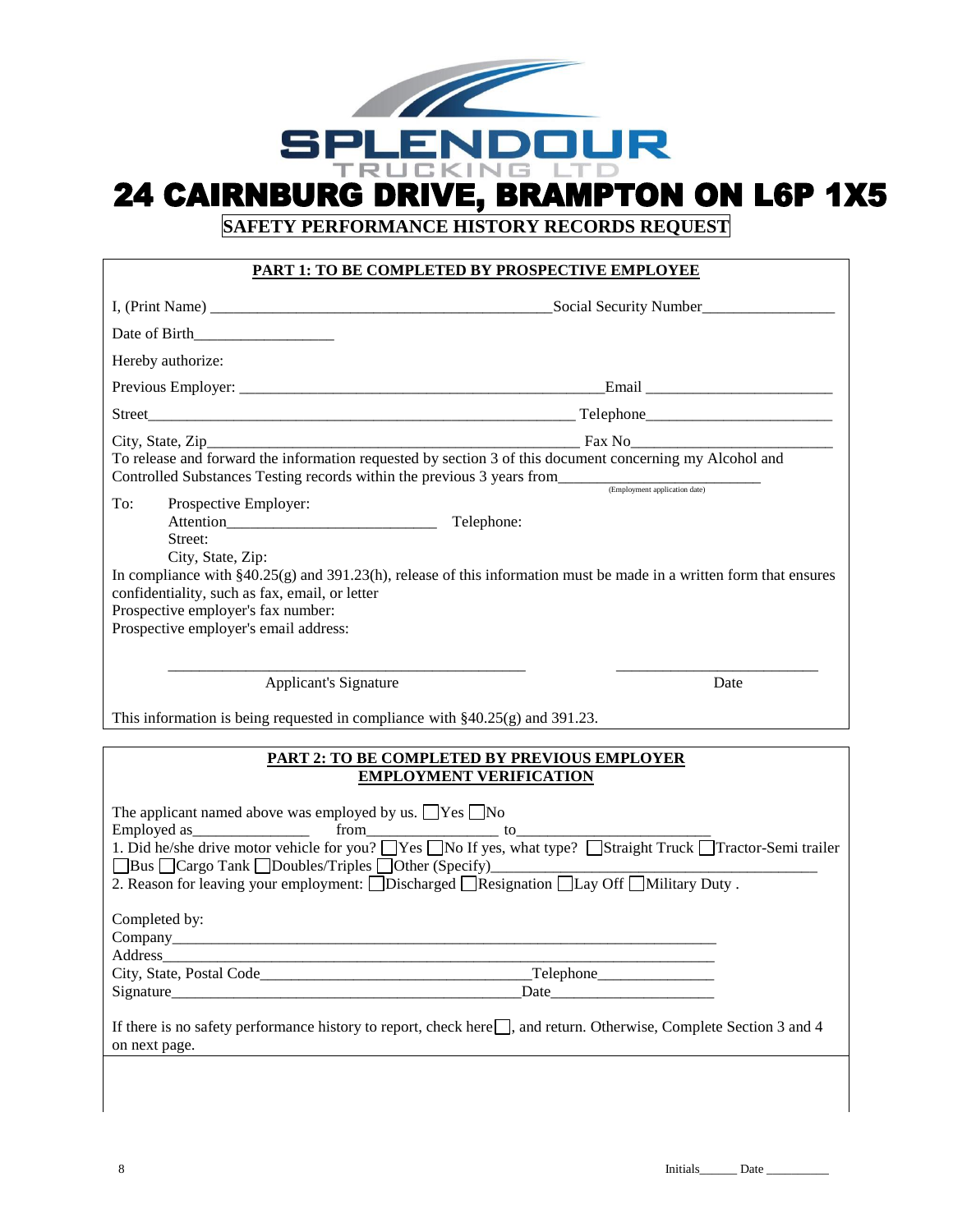

#### **PART 3: TO BE COMPLETED BY PREVIOUS EMPLOYER ACCIDENT HISTORY**

**ACCIDENTS:** Complete the following for any accidents included on your accident register (§390.15(b)) that involved the 'applicant in the 3 years prior to the application date shown above, or check 0 here if there is no accident register data for this driver.

|           | u |  |
|-----------|---|--|
| ۰<br>PU 1 |   |  |

1. \_\_\_\_\_\_\_\_\_\_ \_\_\_\_\_\_\_\_\_\_\_\_\_\_\_\_\_\_\_ \_\_\_\_\_\_\_\_\_\_\_\_\_\_\_ \_\_\_\_\_\_\_\_\_\_\_\_\_\_\_\_\_\_\_\_\_ \_\_\_\_\_\_\_\_\_\_\_\_\_\_\_\_\_\_\_\_ 2. \_\_\_\_\_\_\_\_\_\_ \_\_\_\_\_\_\_\_\_\_\_\_\_\_\_\_\_\_\_ \_\_\_\_\_\_\_\_\_\_\_\_\_\_\_ \_\_\_\_\_\_\_\_\_\_\_\_\_\_\_\_\_\_\_\_\_ \_\_\_\_\_\_\_\_\_\_\_\_\_\_\_\_\_\_\_\_

3. \_\_\_\_\_\_\_\_\_\_ \_\_\_\_\_\_\_\_\_\_\_\_\_\_\_\_\_\_\_ \_\_\_\_\_\_\_\_\_\_\_\_\_\_\_ \_\_\_\_\_\_\_\_\_\_\_\_\_\_\_\_\_\_\_\_\_ \_\_\_\_\_\_\_\_\_\_\_\_\_\_\_\_\_\_\_\_ Please provide information concerning any other accidents involving the applicant that were reported to government agencies or insurers or retained under internal company policies\_\_\_\_\_\_\_\_\_\_\_\_\_\_\_\_\_ Any other remarks

\_\_\_\_\_\_\_\_\_\_\_\_\_\_\_\_\_\_\_\_\_ \_\_\_\_\_\_\_\_\_\_\_\_\_\_\_\_\_\_\_\_\_ \_\_\_\_\_\_\_\_\_\_\_\_\_\_\_\_\_\_\_\_ Signature **Date** Date **Date** Date **Date Date Date Date Date Date Date Date Date Date Date Date** 

Date Location # Injuries # Fatalities Hazmat Spill

#### **PART 4: TO BE COMPLETED BY PREVIOUS EMPLOYER DRUG AND ALCOHOL HISTORY**

If driver was not subject to Department of Transportation testing requirements while employed by this employer, please check here $\Box$ ;

Applicant was subject to DOT Testing requirement from \_\_\_\_\_\_\_\_\_\_ to \_\_\_\_\_\_\_

In answering these questions, include any required DOT drug or alcohol testing information you obtained from other

employers in the last 3 years prior to the application date shown on page 1.

Within the past three years from the application date on page 1:

1. Has this person violated any of the drug and/or alcohol prohibitions under 49 CFR Part 40 or Subpart B of Part 382, including : YES  $\Box$  NO $\Box$ 

 $\rightarrow$  An alcohol test with the result of 0.04 or higher alcohol concentration.

- $\rightarrow$  A Controlled substance test results of positive, adulterated, or substituted.
- → A refusal to submit a random, post-accident, reasonable-suspicion, or follow up controlled substance or alcohol test
- $\rightarrow$  Alcohol use while performing or within 4 hours before performing safety sensitive functions
- $\rightarrow$  Alcohol use after an accident, in violation of §382.303
- $\rightarrow$  Controlled substances use while on duty, except as allowed under §382.303.

2. If this person has violated a DOT drug and alcohol regulation, did this person complete a SAP-prescribed rehabilitation program in your

employment, including return-to-duty and follow-up tests? If yes, please send documentation back with this form. YES  $\Box$  NO  $\Box$  N/A  $\Box$ 

3. For a driver who successfully completed a Sap's rehabilitation referral and remained in your employment, did this

driver subsequently have an alcohol test result of 0.04 or greater, a verified positive drug test, or refuse to be tested? YES  $\Box$  NO  $\Box$  N/A  $\Box$ 

#### **PART 4a: TO BE COMPLETED BY PROSPECTIVE EMPLOYER**

This form was (check one)  $\Box$  Faxed to previous employer  $\Box$  Mailed  $\Box$  Emailed  $\Box$  Other By: \_\_\_\_\_\_\_\_\_\_\_\_\_\_\_\_\_\_\_\_\_\_\_\_\_\_\_\_\_\_\_\_\_\_\_\_\_\_\_\_\_\_\_\_\_\_\_\_\_\_\_ Date \_\_\_\_\_\_\_\_\_\_\_\_\_\_\_\_\_\_\_\_\_\_\_\_\_\_\_\_\_\_\_\_\_\_

#### **PART 4b: TO BE COMPLETED BY PROSPECTIVE EMPLOYER** Complete below when information is obtained.

| Complete below when information is obtained. |                                                              |
|----------------------------------------------|--------------------------------------------------------------|
| Information received from:                   |                                                              |
| Recorded by                                  | Method: $\Box$ Fax $\Box$ Mail $\Box$ Email $\Box$ Telephone |
| Date                                         |                                                              |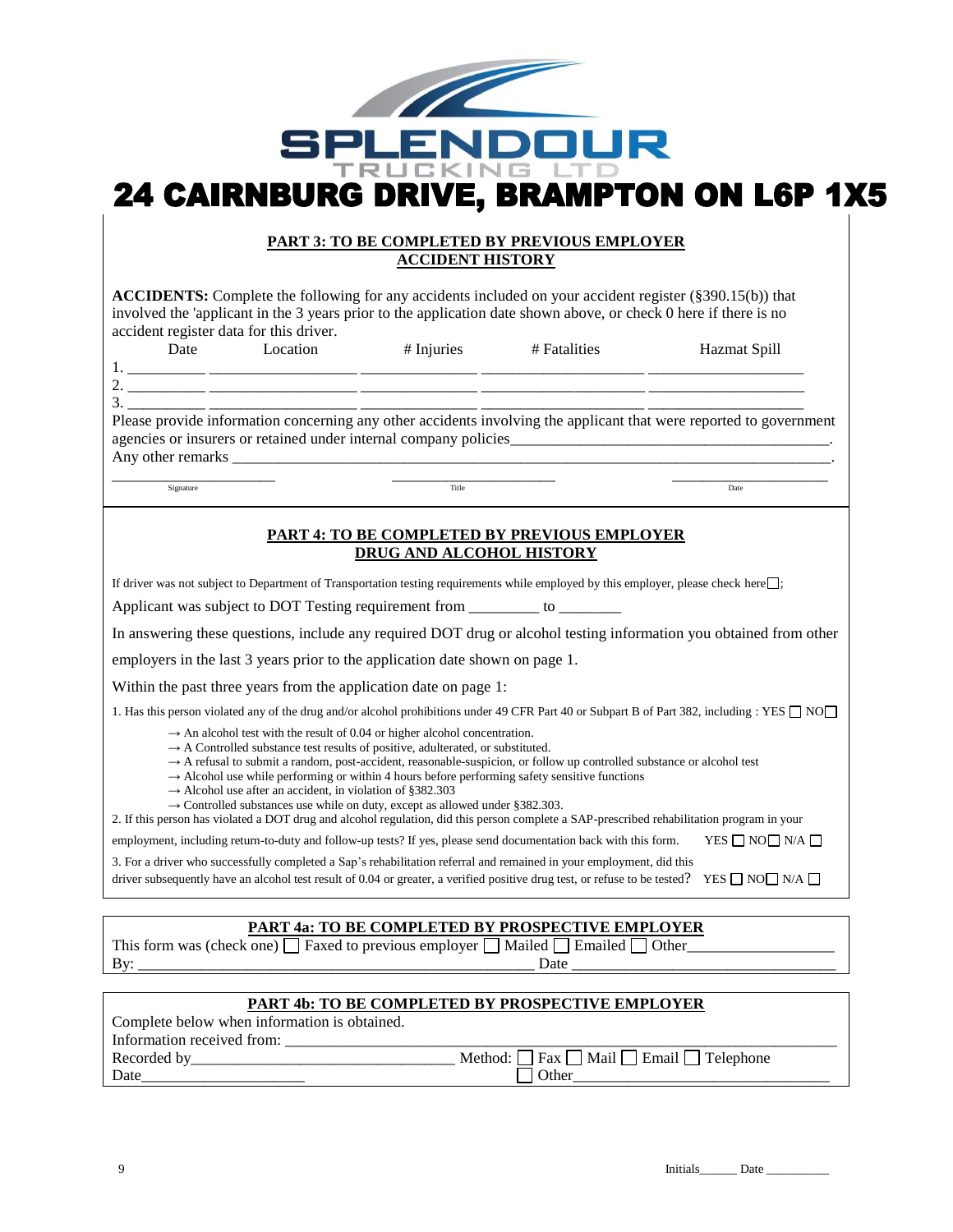

#### **(For Newly Hired Drivers)**

**INSTRUCTIONS**: Motor carriers when using a driver for the first time shall obtain from the driver a signed statement giving the total time on-duty during the immediately preceding 7 days and time at which such driver was last relieved from duty prior to beginning work for such carrier. Rule 395.80(j)(2) Federal Motor Carrier Safety Regulations. NOTE: Hours for any compensated work during the preceding 7 days, including work for a non-motor carrier entity, must be recorded on this form.

| Name                    | Social Security Number |        |  |
|-------------------------|------------------------|--------|--|
| Drivers License Number: | State                  | Alass: |  |

| <b>DAY</b>    |  |  |  | <b>Total Hours</b><br>Worked |
|---------------|--|--|--|------------------------------|
| <b>DATE</b>   |  |  |  |                              |
| <b>HOURS</b>  |  |  |  |                              |
| <b>WORKED</b> |  |  |  |                              |

I hereby certify that the information given above is correct to the best of my knowledge and belief; and that I was last relieved from work at

 $\boxed{\text{mm}}$  am  $\boxed{\text{pm ON}}$   $\boxed{\text{mm}}$   $\boxed{\text{mm}}$   $\boxed{\text{mm}}$   $\boxed{\text{mm}}$   $\boxed{\text{mm}}$   $\boxed{\text{mm}}$   $\boxed{\text{mm}}$   $\boxed{\text{mm}}$   $\boxed{\text{mm}}$   $\boxed{\text{mm}}$   $\boxed{\text{mm}}$   $\boxed{\text{mm}}$   $\boxed{\text{mm}}$   $\boxed{\text{mm}}$   $\boxed{\text{mm}}$   $\boxed{\text{mm}}$   $\boxed{\text{mm}}$   $\boxed{\text{mm}}$   $\boxed{\text{mm}}$   $\boxed{\text{mm$ Time Day Day Month Year \_\_\_\_\_\_\_\_\_\_\_\_\_\_\_\_\_\_\_\_\_ \_\_\_\_\_\_\_\_\_\_\_\_\_\_\_\_\_\_\_\_\_\_\_\_\_\_\_\_\_\_\_\_\_\_\_ Driver's Signature Date

## **DRIVER CERTIFICATION FOR OTHER COMPENSATED WORK**

**INSTRUCTIONS**: When employed by a motor carrier, a driver must report to the carrier all on-duty time including time working for other employers. The definition of on-duty time found in Section 3952 paragraphs (8) and (9) of the Federal Motor Carrier Safety Regulations, includes time performing any other work in the capacity of; or in the employ or service of; a common, contract or private motor carrier, also performing any compensated work for any non-motor carrier entity.

(Circle One)

• Are you currently working for another employer?  $\Box$  Yes  $\Box$  No

• At this time, do you intend to work for another employer while still employed by this company?

 $\Box$ Yes  $\Box$ No

I hereby certify that the information given above is true and I understand that once I become employed with this company, if I begin working for any additional employer(s) for compensation that I must inform this company immediately of such employment activity.

\_\_\_\_\_\_\_\_\_\_\_\_\_\_\_\_\_\_\_\_ \_\_\_\_\_\_\_\_\_\_\_\_\_\_\_\_\_ Driver's Signature Date Date Date Date

\_\_\_\_\_\_\_\_\_\_\_\_\_\_\_\_\_\_\_\_ \_\_\_\_\_\_\_\_\_\_\_\_\_\_\_\_\_ Company Representative Date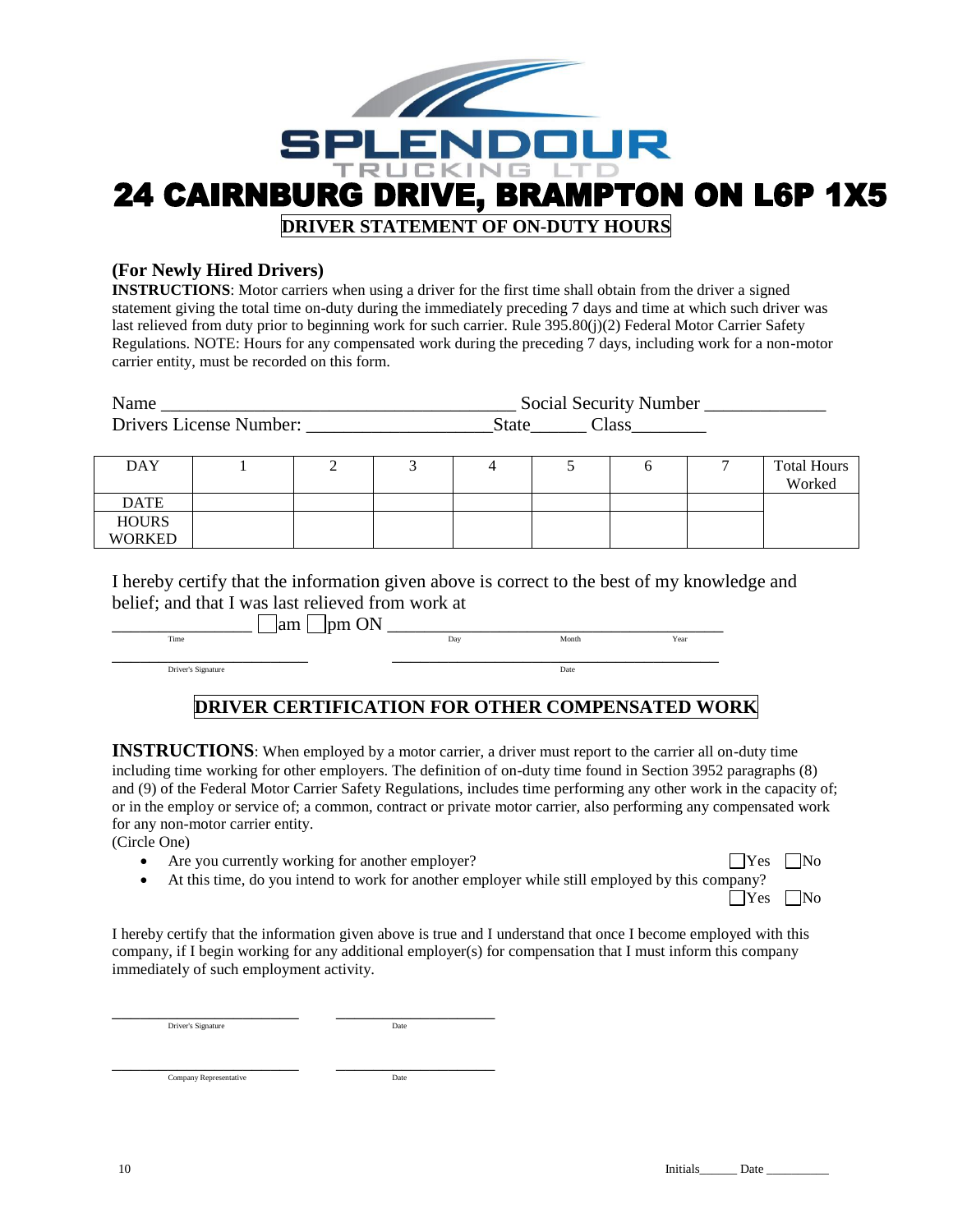

# **CERTIFICATION OF COMPLIANCE WITH DRIVER LICENSE REQUIREMENTS**

**MOTOR CARRIER INSTRUCTIONS:** The requirements in Part 383 apply to every driver who operates in intrastate, interstate, or foreign commerce and operates a vehicle weighing 26,001 pounds or more, can transport more than 15 people, or transports hazardous materials that require placarding.

The requirements in Part 391 apply to every driver who operates in interstate commerce and operates a vehicle weighing 10,001 pounds or more, can transport more than 15 people, or transports hazardous materials that require placarding.

**DRIVER REQUIREMENTS:** Parts 383 and 391 of the Federal Motor Carrier Safety Regulations contain certain driver licensing requirements that you as a driver must comply with, including the following:

- 1. **POSSESS ONLY ONE LICENSE:** You, as a commercial vehicle driver, may not possess more than one motor vehicle operator's license.
- 2. **NOTIFICATION OF LICENSE SUSPENSION, REVOCATION OR CANCELLATION:** Sections 391.15(b)(2) and 383.33 of the Federal Motor Carrier Safety Regulations require that you notify your employer the NEXT BUSINESS DAY of any revocation or suspension of your driver's license. In addition, Section 383.31 requires that any time you are convicted of violating a state or local traffic law (other than parking), you must report it within 30 days to: 1) your employing motor carrier, and 2) the state that issued your license (if the violation occurs in a state other than the one which issued your license). The notification to both the employer and state must be in writing.
- 3. **CDL DOMICILE REQUIREMENT:** Section 383.23(a)(2) requires that your commercial driver's license be issued by your legal state of domicile, where you have your true, fixed, and permanent home and principal residence and to which you have the intention of returning whenever you are absent. If you establish a new domicile in another state, you must apply to transfer your CDL within 30 days.

The following license is the only one I possess:

| Drivers Certification: I certify that I have read and understood the above requirements. |  |
|------------------------------------------------------------------------------------------|--|
|                                                                                          |  |
|                                                                                          |  |
|                                                                                          |  |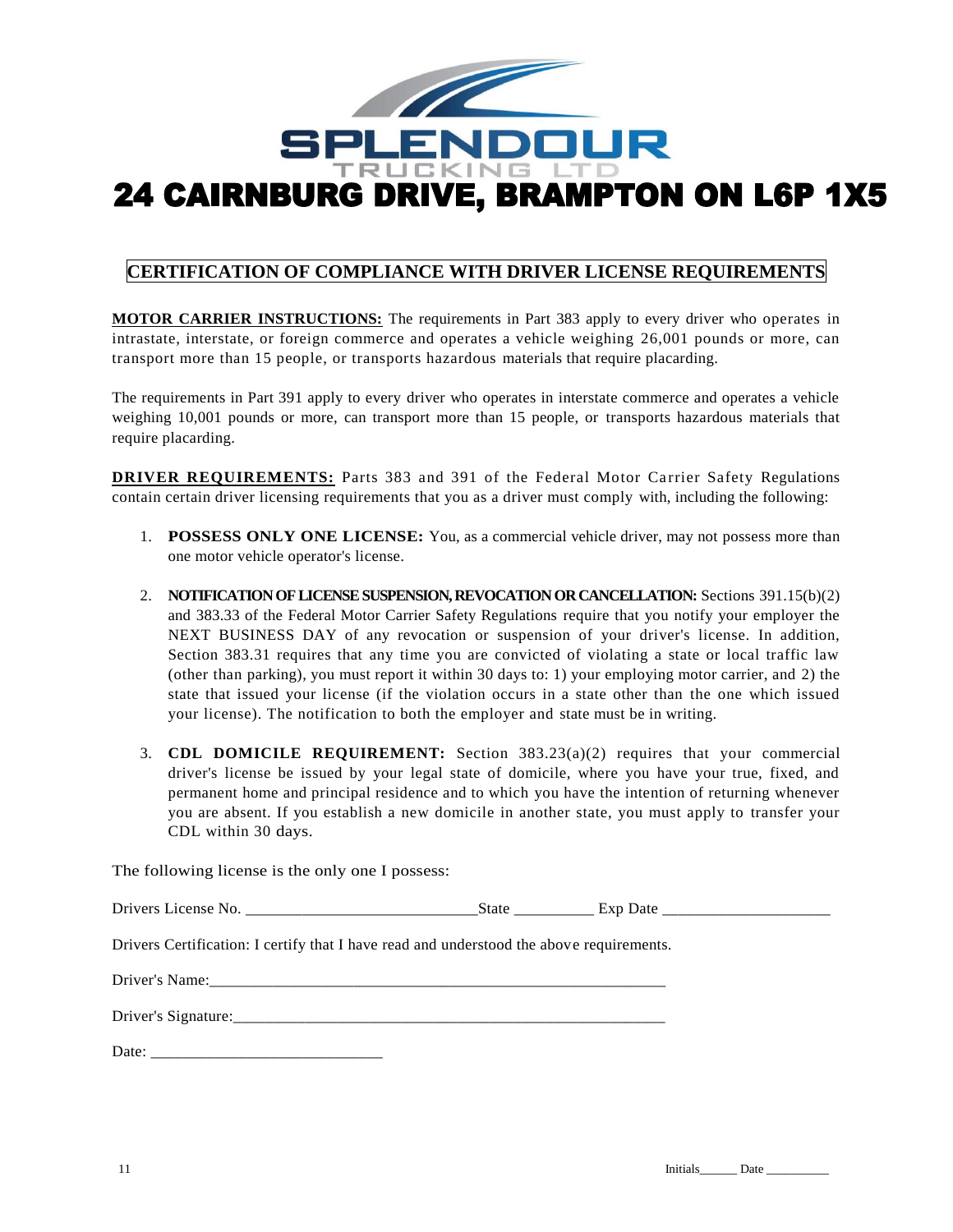

In accordance with the provisions of Section 604(b)(2)(A) of the Fair Credit Reporting Act, Public Law 91-508, as amended by the Consumer Credit Reporting Act of 1996 (Title II, Subtitle D, Chapter I, of Public Law 104-208), you are being informed that reports verifying your previous employment, previous drug and alcohol test results, and your driving record may be obtained on you for employment purposes. These reports are required by Sections 382.413, 391.23, and 391.25 of the Federal Motor Carrier Safety Regulations.

 $\_$  , and the contribution of the contribution of  $\overline{a}$  ,  $\overline{b}$  ,  $\overline{c}$  ,  $\overline{c}$  ,  $\overline{c}$  ,  $\overline{c}$  ,  $\overline{c}$  ,  $\overline{c}$  ,  $\overline{c}$  ,  $\overline{c}$  ,  $\overline{c}$  ,  $\overline{c}$  ,  $\overline{c}$  ,  $\overline{c}$  ,  $\overline{c}$  ,  $\overline{c$ 

\_\_\_\_\_\_\_\_\_\_\_\_\_\_\_\_\_\_\_\_\_\_\_\_\_\_\_\_\_\_\_\_\_\_\_\_\_\_\_\_\_\_ \_\_\_\_\_\_\_\_\_\_\_\_\_\_\_\_\_\_\_\_\_\_\_\_

Applicant's Signature Date

Print Name Social Insurance Number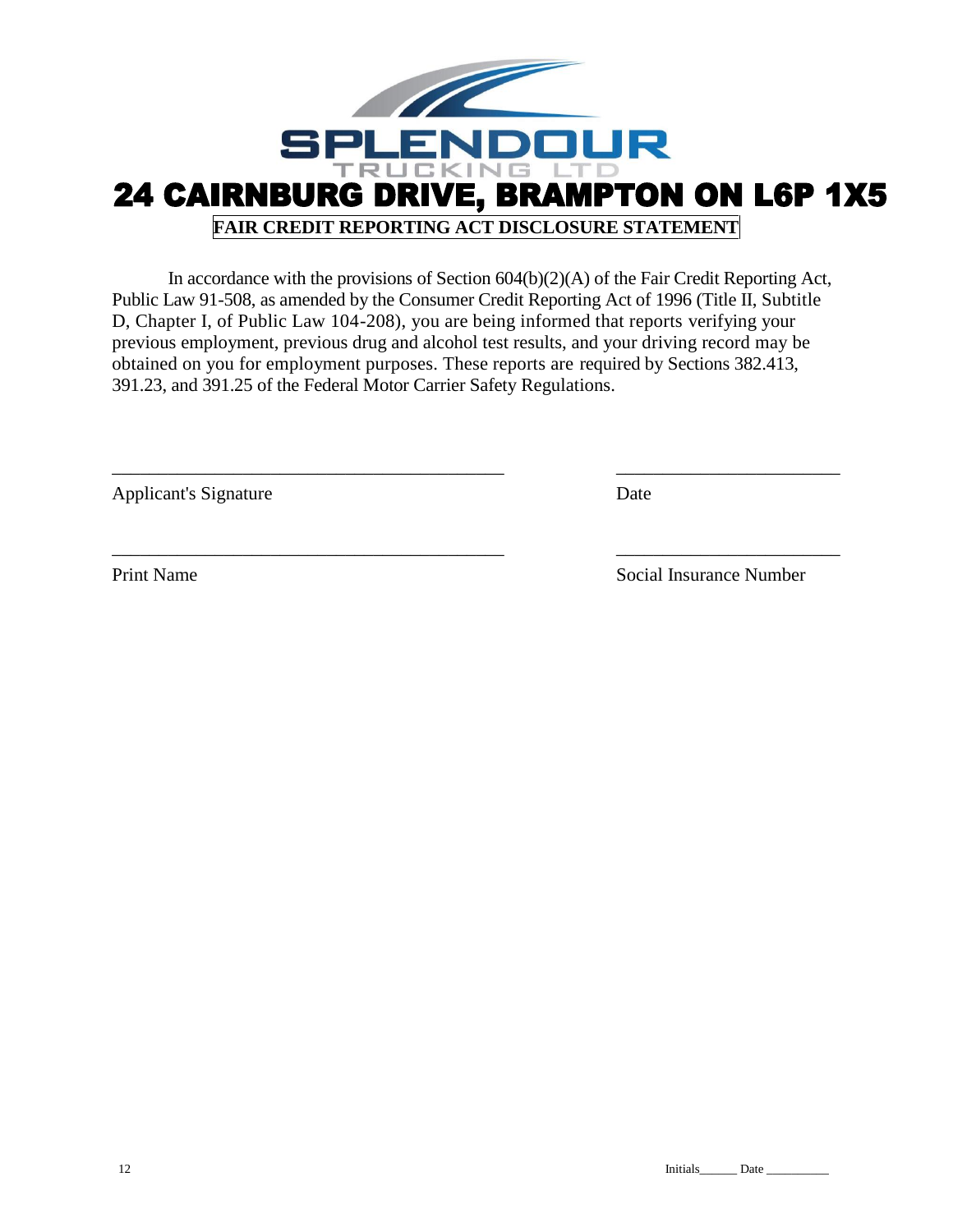

**Pre-Trip Inspection Procedure**

#### **Pre Trip Inspection Sequence**

- 1. Drain the air tanks if they're still full; they should be drained daily at the end of the shift. Then open the hood and check oil, coolant level, power steering fluid level, belt tension, windshield washer fluid level, fluid leaks, loose wires and the general condition of the vehicle. Watch out for oil leaks on the engine and a dirty engine compartment as both indicate blown gaskets and lack of maintenance.
- 2. Pull on both front slack adjusters, and they should have only Y2" to 34" of free play. It's better to have someone step on the brake pedal. The maximum stroke should be 1.5" or less. Tap the pitman arm, the drag link and the tie rod to check that they're secure. Whack the front tires to ensure they're properly inflated. It's better to use a tire pressure gauge. Check the oil in both front hubs and the tightness of the front wheel lug bolts.
- 3. Start the truck and the air pressure should build to 110 psi within five minutes. Check the oil pressure as well. Turn on the headlights and walk around to ensure all headlights, roof clearance lights and the taillights are all on. Put the left signal on and walk around the truck to ensure the front, middle and rear tractor and trailer signal lights are on. Then put the right signal on and do the same thing. Pull the spike or hold it down with a heavy bag and walk around the rig to ensure both the tractor and trailer brake lights are working. Check the defroster, windshield wipers, mirrors, air horn and electric horn to ensure they're all working. The first aid kit, reflective triangles and fire extinguisher should be present. The fire extinguisher should be securely latched and the little gauge's needle should be in the narrow green zone (fully charged).
- 4. Check the left side of the rig, starting with the fuel tank, battery, the drive tires, fifth wheel mounting bolts and slider, tractor suspension, and mud flaps. Leave the tractor park brake on with the trailer brake released. Listen for air leaks and ensure glad-hands and the trailer electrical cord are in good condition. Ensure the tires are properly inflated, that the lug bolts are secure, the frame isn't cracked, and that the suspension components are secure, with no cracked or worn components like spring leaves. Also check the exhaust pipe and flex pipe for any leaks. Check the trailer bogie to ensure the tires are properly inflated, the lug bolts are secure, the hub oil level is OK, and that the slider pins are locked. Ensure the trailer bogie on 53' trailers is set at the 41' mark if traveling through Canada. Get underneath and check the condition of the trailer suspension to ensure there's no cracks in the suspension trailing arms, etc. Whack on the torque rods to ensure they're sound. Pull on the trailer brake slack adjusters to ensure their free play is  $1/2$ " to  $3/4$ " and that their maximum travel is 2".
- 5. Check that the doors are properly closed and latched, and that the requisite (CTPAT) seal is in place. Check over the right side of the rig starting with the trailer tires. Ensure the right tires are properly inflated, the lug bolts are secure, the hub oil level is OK, and that the slider pins are locked and that the trailer air hoses are not drooping too low or dragging. The landing gear should be rolled all the way up and the crank securely stowed. The spare tire should be securely tied down. Check the right side of the tractor, starting with the mud flaps, the drive tires, fifth wheel, tractor suspension and fuel tank. Ensure the tractor tires are properly inflated, that the lug bolts are secure, the frame isn't cracked, and the suspension components are secure, with no cracked or worn components like spring leaves. Also check the exhaust pipe and flex pipe for any leaks. Get underneath and check the condition of the tractor suspension to ensure there's no cracks in the suspension trailing arms, etc. sound. Apply the trailer park brake and release the tractor park brake and pull on the tractor brake slack adjusters to ensure their free play is  $\frac{1}{2}$ " to  $\frac{3}{4}$ " and that their maximum travel is 2".
- 6. Get in the tractor and go through the permit book to ensure the ownership, IFTA, Cab Card, insurance, and the operating authorities are up-to-date. The tractor and trailer inspection stickers and the license plate sticker must be current. Watch out for trailers inspected in other jurisdictions like Illinois (front of the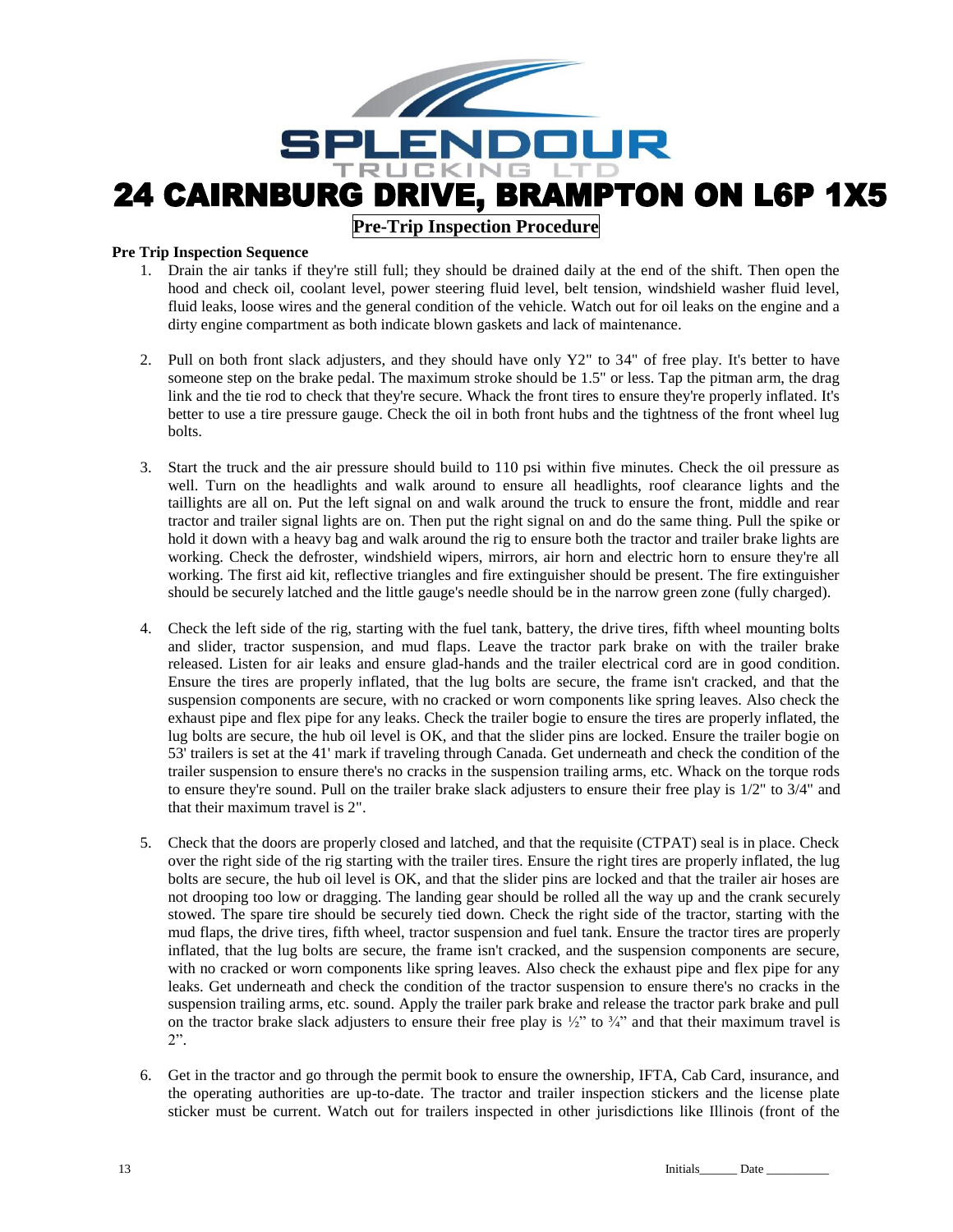

# 24 CAIRNBURG DRIVE, BRAMPTON ON L6P 1X5

trailer) and Quebec (front right side of the trailer). Check the trailer ownership and inspection inside the round nose box on the front of the trailer.

7. Fill out your logbook page and the inspection page. Always write down the tractor and trailer unit numbers, license plate numbers and the license plate province, e.g. Ontario. Always indicate the Bill of Lading number and commodity or the Shipper and Commodity at the bottom of the logbook page.

# **LOGBOOK MEMO**

- 1. Our drivers must drive according to US rules, especially since most of our loads are heading to the US and our exposure in the US is far greater than in Canada. If required they can drive for 13 hours if they've already hit 11 hours of driving at the border and need the extra two hours to get home.
- 2. The maximum on-duty time in the US is 14 hours with no driving after 11 hours. It's as if you punch a time clock to start work at 8:00 am and you must punch out by 10:00 pm. You must be parked for the night before the 11th hour of driving ends. Breaks and meal breaks during the day do not reduce the 10 hours' off-duty time in the US, unlike Canada.
- 3. US rules mandate 11 hours of driving with 10 hours of either off-duty or sleeper berth time. The 10 hours off must be taken in one block, unlike Canada.
- 4. If driving in Canada, the maximum driving time in a 24 hour period is 13 hours, with no driving after the 14th hour on-duty and at least 10 hours total off-duty time a day. The maximum working day in Canada is 16 hours, with two hours' worth of breaks, with breaks of at least 30 minutes or more duration in order to count. Fifteen minute breaks don't count. If you take two hours' worth of breaks during the day, you must be off-duty or in the sleeper berth for at least 8 hours
- 5. For US driving teams, the driver in the sleeper berth at the time of crossing the border can simply flag the border crossing on their logbook page, as in "Detroit, Ml," if it's a line release. However, if the team has to go inside US Customs for immigration reasons, and it takes over 15 minutes, they must indicate that time as on-duty. The sleeping teammates' duty clock starts right then and there, and they are on-duty for the next 14 hours, even if that teammate continues sleeping in the bunk.
- 6. Always indicate the tractor and trailer unit numbers, plate numbers and province or state. Always indicate the city and the province or the city and the state on your logs. Never use abbreviations, such as "Miss" for Mississauga.
- 7. Ensure you record both the starting and ending odometer readings and the total kilometers driven when driving. Always ensure that your time/distance is less than 100 km/h, so a 700 km trip should take 7.5 hours or more.

I have read and understood the above rules regarding Pre- trip Inspection and Logbook memo will comply with them.

Drivers' Signature Drivers' Signature Date

\_\_\_\_\_\_\_\_\_\_\_\_\_\_\_\_\_\_\_\_\_\_\_\_\_\_\_\_\_\_ \_\_\_\_\_\_\_\_\_\_\_\_\_\_\_\_\_\_\_\_\_\_\_\_\_\_\_\_\_\_ \_\_\_\_\_\_\_\_\_\_\_\_\_\_\_\_\_\_\_\_\_\_\_\_\_\_\_\_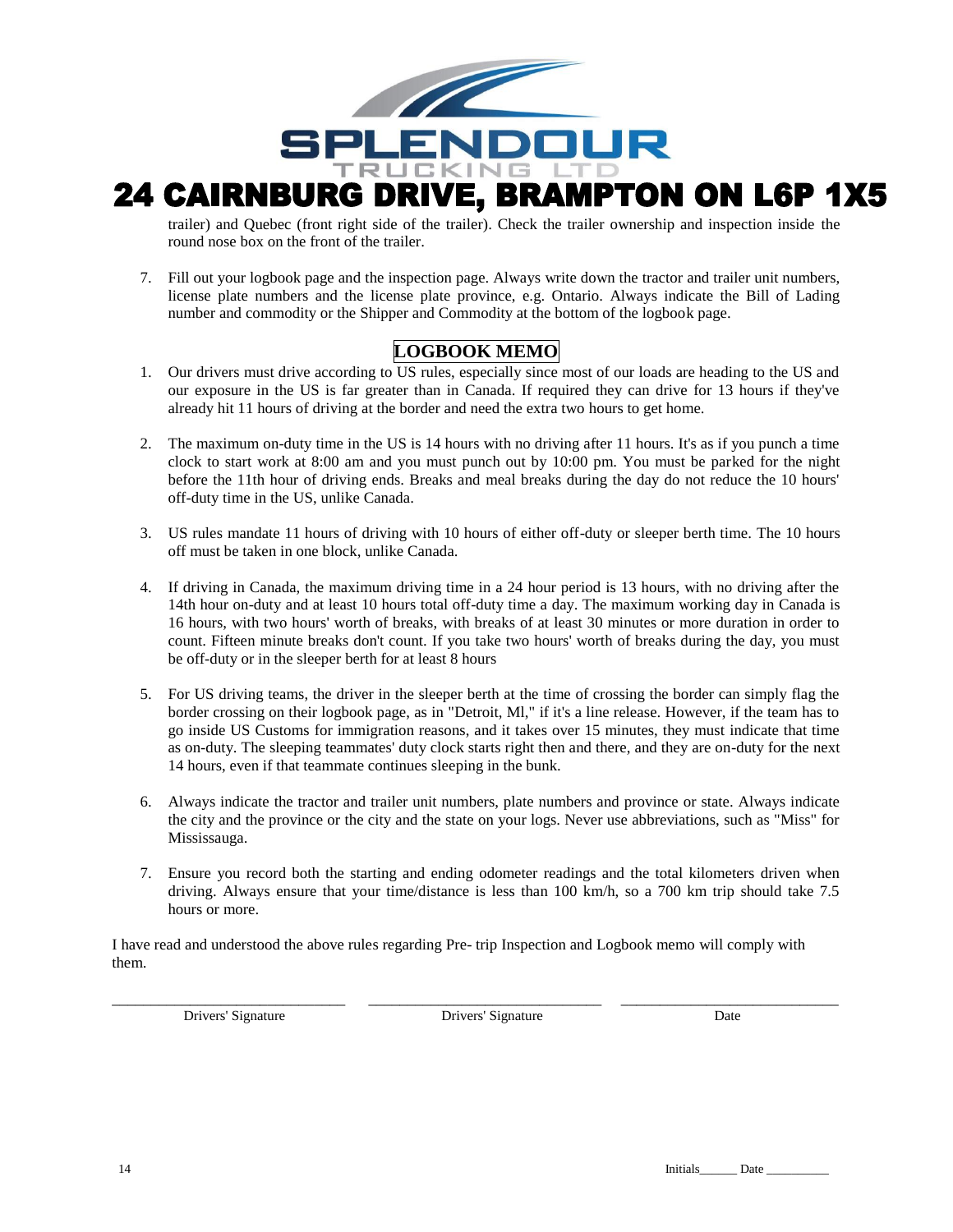

1. Drivers must not turn their rigs around in their own radius (cut doughnuts) in the Globetrotter yard or any other yard or lot. The only exception to this rule is in an extremely tight yard, where it's necessary, such as to avoid blindside backing. Always back into an empty dock to turn around\_ Globetrotter recently had to replace the electrical boxes and glad-hands of a couple of trailers as a result of this practice.

2. Fifth wheels must be set 8" to 12" ahead of the centerline of the drive axles. Do not slide the fifth wheel to the rear of its travel in order to "cut doughnuts" in tight yards. Such a practice takes far too much weight off the front axle, especially when pulling a heavy trailer, which will cause serious handling issues. If it's necessary to slide the fifth wheel to the rear of its travel, due to weight laws, it must be slid ahead once you have left the US, as Ontario's weight laws are far more liberal.

3. Trailer bogies MUST be set with the centerline of the tandem bogie, or the center axle of the tridem bogie at the 41' wheelbase mark while traveling through Canada, and at the 40' mark while traveling through Michigan. The 41' wheelbase measurement is taken from the kingpin to the center of the rear bogies. On a typical trailer with a 36" kingpin setting, that would be 44' from the nose of the trailer. If it's necessary to slide the bogie all the way back at a customers' location, (auto parts plants require this), then it must be slid ahead to the 41' mark once the trailer has been unloaded.

|   | 53' frailers                                   |                                                   |
|---|------------------------------------------------|---------------------------------------------------|
|   | $\int^{36^{\prime\prime}}$ deep Kingwinsetting | Mich<br>40'<br>mark<br>$0r +$<br>$41 \text{ max}$ |
| 読 |                                                |                                                   |

4. Wheels must always be chocked when the trailer is at the dock, and both the tractor and trailer parking brakes must be applied. The tractor should be in gear as well. When pulling a trailer from a dock, first check with the shipper/receiver to ensure they've completed loading or unloading. Next, check to ensure that the dock plate is in the stored position and that the dock door is fully dosed. Then remove the wheel chock and hang it up in its holder on the building wall. This ensures that snow plough operators do not accidentally drag it away when ploughing. Then you can drive away.

5. Do not back up quickly to hook up a trailer, especially in the winter, as it will damage or even rip the kingpin from the upper plate. Backup slowly to it, engage your differential lock, and dump the air bags if necessary. If there's ice under the trailer, shovel it out or throw salt or sand on the ground.

I acknowledge that I have read and understood this memo and will comply with all the points listed above.

\_\_\_\_\_\_\_\_\_\_\_\_\_\_\_\_\_\_\_\_\_\_\_\_\_\_\_\_\_\_\_\_\_\_\_\_\_\_\_ \_\_\_\_\_\_\_\_\_\_\_\_\_\_\_\_\_\_\_\_\_\_\_\_\_\_\_\_\_\_\_\_\_\_ Driver's Name Date of the United States of the United States of the United States of the United States of the U

\_\_\_\_\_\_\_\_\_\_\_\_\_\_\_\_\_\_\_\_\_\_\_\_\_\_\_\_\_\_\_\_Drivers' Signature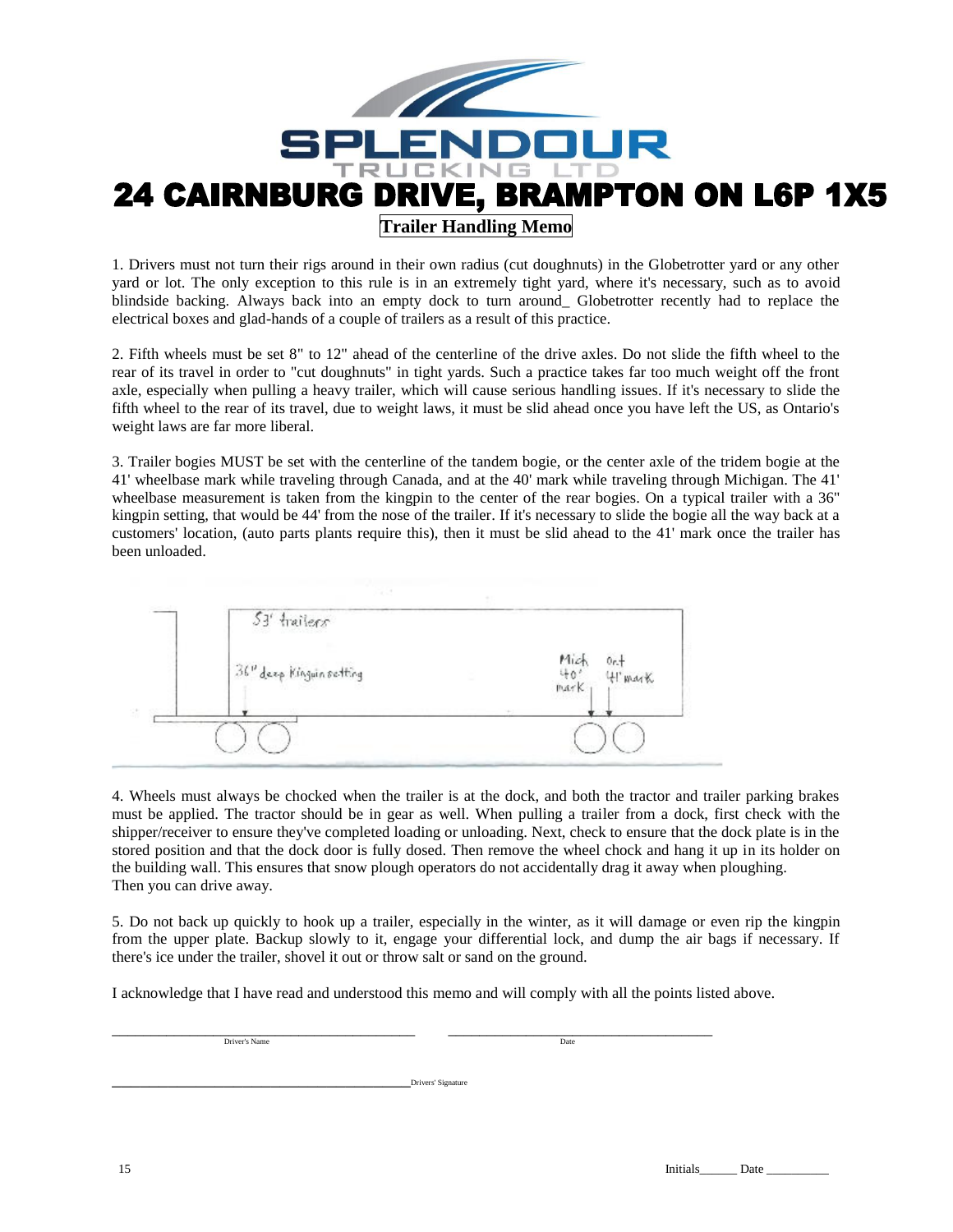

Dated **Dates and Security and Security and Security and Security and Security and Security and Security and Security and Security and Security and Security and Security and Security and Security and Security and Security a** 

#### **POLICY STATEMENT**

Food products and/or ingredients must be carried on clean, properly operating refrigerated semi-trailers to prevent possible contamination or quality deterioration.

#### **PROCEDURE**

**INSPECTION**: The first step in determining the suitability of a trailer for the safe, efficient transport of food products. Each trailer - inbound or outbound - shall be inspected for the following items:

#### **1. Structural Conditions.**

a. There shall be no evidence of visible light through holes or cracks in the ceiling, corners, walls, or floor. b. There shall be no evidence of insulation exposure.

c. There shall be no protruding nails, metal stubs/slivers, or other extraneous items attached to the walls or floor.

#### **2. Debris**

- a. Presence of spilled or exposed product or stains is unacceptable.
- b. Ice and/or dirt build-up on floor, door ledges, walls, compressor, etc. is not acceptable.

#### **3. Odor**

a. Food products are very susceptible to the absorption of strong odors and will not be loaded on a trailer with apparent odor.

#### **4. Insect or rodent contamination**

a. Adequate light will be used to check all corners, floor/wall junctures and any floor channels for the presence of rodent pellets and/or excessive numbers of insects (dead or alive).

#### **5. Refrigeration System**

a. The refrigeration unit must be inspected to ensure it:

- 1. Operates properly;
- 2. Is completely fueled; and
- 3. Set to proper holding temperature

#### **SETTING TEMPERATURE**:

The refrigeration unit must be checked to ensure it is running and set at the correct temperature according to paperwork in reference to the load. Once set the driver must have an employee from the dispatch office inspect and sign off on the driver's trip envelope that the trailer is ok for transit.

I, \_\_\_\_\_\_\_\_\_\_\_\_\_\_\_\_\_\_\_\_\_\_\_\_\_\_\_\_\_ (driver name) understand the importance of the above policy statement and will adhere to the required process. I also understand failing to follow process could result in my dismissal.

Drivers' Signature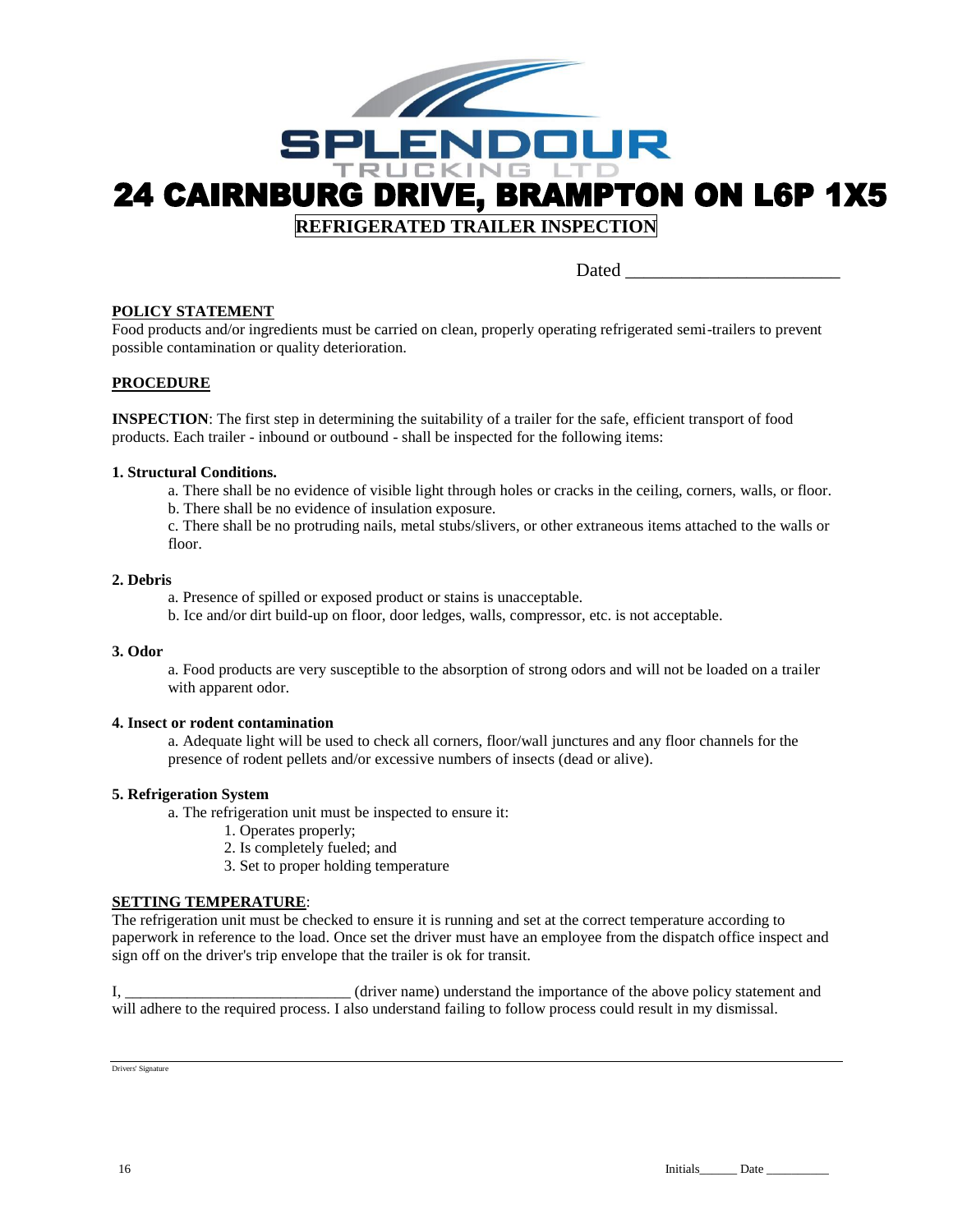

- 1. Most of our trailers are equipped with slotted E —tracks to which load bars can be securely attached. Most of our trailers have load bars. Always use load bars to brace your toads. This is especially important for Dangerous Goods loads.
- 2. Load bars must be installed in a level position, behind the rearmost pallets, and securely locked into the rectangular slots on either side of the trailer wall. Pull on them to ensure they're positively locked in place.
- 3. If the load bars do not contact the rearmost pallets (if they're over 2 cm from the rearmost pallet), place old pallets in the upright position between the rearmost pallet and the load bar to brace the load. If you have more than one load bar, use 2, 3 or 4 load bars to brace the load.
- 4. Use ratcheting logistics straps to brace and secure odd-shaped objects such as drums, computer desks, furniture, etc. to prevent them from falling over.
- 5. Never dispose of or attempt to dispose of a leaking drum or container without the approval of dispatch. Do not offer a leaking container to anyone willing to take it.
- 6. Always use load bars when hauling Dangerous Goods, to prevent spills. Load bars are mandatory when hauling Dangerous Goods in the US. It's a violation to not to have load bars with Dangerous Goods loads.
- 7. Never drop a loaded trailer for any reason (such as for repairs) while reroute to your destination without prior approval from dispatch. If you ever have to drop a loaded trailer reroute to your destination, always pin lock it.

I hereby declare that I have read and understand the above procedures regarding load Securement policy and agree to comply with every requirement.

Driver's Name Date of the United States of the United States of the United States of the United States of the United States of the United States of the United States of the United States of the United States of the United

\_\_\_\_\_\_\_\_\_\_\_\_\_\_\_\_\_\_\_\_\_\_\_\_\_\_\_\_\_\_\_\_\_\_\_\_\_\_\_ \_\_\_\_\_\_\_\_\_\_\_\_\_\_\_\_\_\_\_\_\_\_\_\_\_\_\_\_\_\_\_\_\_\_

\_\_\_\_\_\_\_\_\_\_\_\_\_\_\_\_\_\_\_\_\_\_\_\_\_\_\_\_\_\_\_\_ \_\_\_\_\_\_\_\_\_\_\_\_\_\_\_\_\_\_\_\_\_\_\_\_\_\_\_\_

Drivers' Signature Company Representative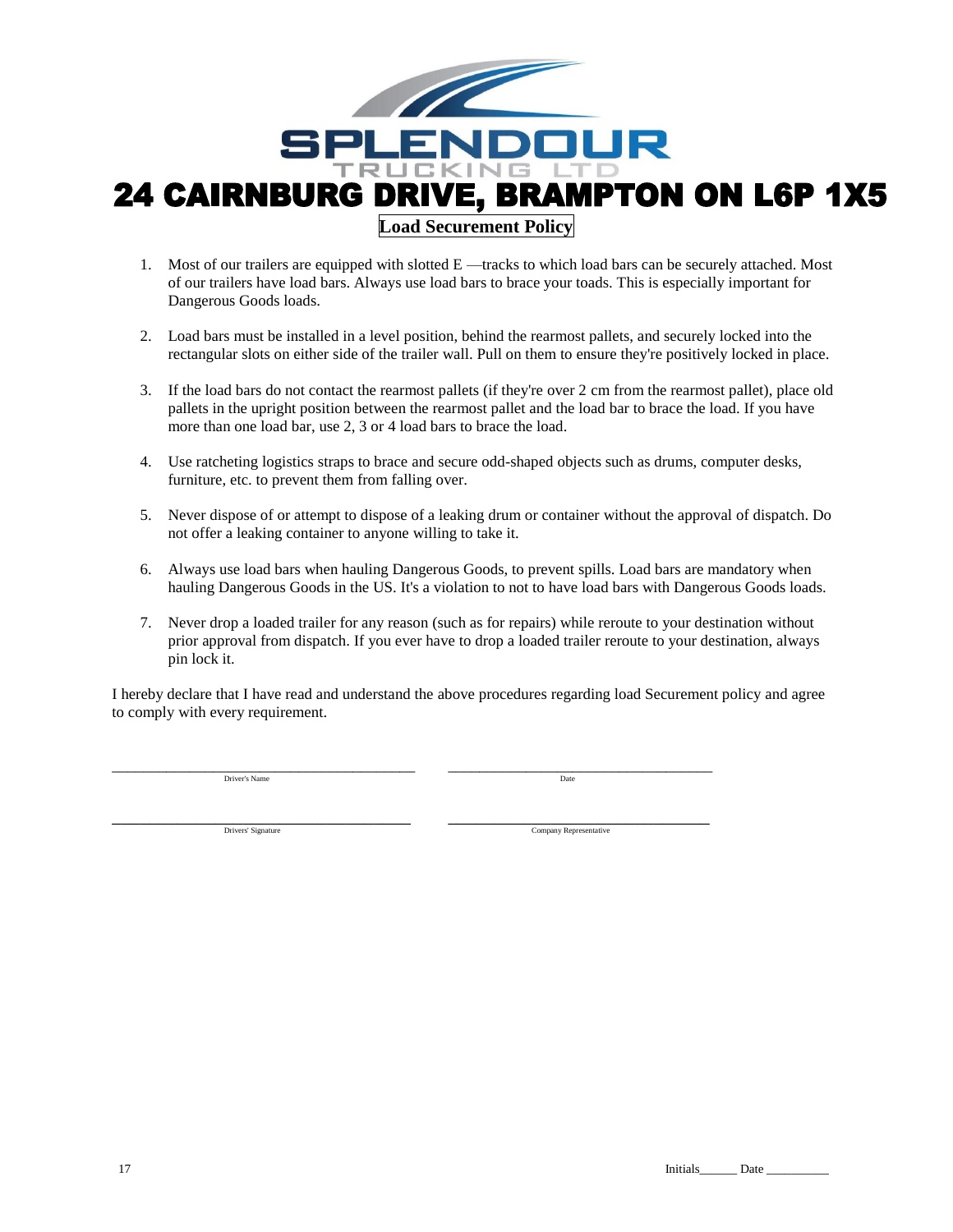

## **PROCEDURES REGARDING SECURITY SEALS**

Only C-TPAT compliant ISO/PAS 17712 Security Seals are to be used to secure the trailer cargo doors. On every trip destined to the United States each driver will be given a supply of 5 seals in a sealed container. This container will be kept in the tractor cab, which is to be locked at all times for the duration of the trip. A Security Seals Log is kept on an Excel Spread Sheet. At the end of each trip all used & unused seals are documented on the spread sheet.

Only authorized personnel and drivers can affix Trailer Seals. The V.V.T.T. Inspection Process is used as follows:

- V View seal & trailer locking mechanisms.
- V Verify seal numbers for accuracy
- T Tug on seal to make sure it is affixed properly.
- T Twist & Turn seal to make sure it does not unscrew.

The seals are inspected at each stop along the route. If it exhibits evidence of tampering it must be immediately replaced and the second seal number documented and communicated to dispatch.

In the event that the seal is removed in-transit, a second seal must be placed on the trailer, and the seal change documented. The driver must immediately notify the dispatcher that the seal was broken, by whom, and the number of the second seal that is placed on the trailer. In turn, dispatch must make immediate notification to the shipper, the customs broker and/or the importer, of the placement of the second seal.

LTL pick up that is not consolidated prior to crossing the U.S. border must be re-sealed at each stop. The time and location of each change in seals must be logged and the new numbers communicated to dispatch. All used/broken seals must be kept and turned in at the end of each trip. Any discrepancies must be fully documented.

#### **DECLARATION**

I hereby declare that I have read and understand the above procedures and agree to comply with every requirement. I agree to keep a copy of this document in the container containing the seals which will be locked at all times.

\_\_\_\_\_\_\_\_\_\_\_\_\_\_\_\_\_\_\_\_\_\_\_\_\_\_\_\_\_\_\_\_\_\_\_\_\_\_\_ \_\_\_\_\_\_\_\_\_\_\_\_\_\_\_\_\_\_\_\_\_\_\_\_\_\_\_\_\_\_\_\_\_\_ Driver's Name Date of the United States of the United States of the United States of the United States of the United States of the United States of the United States of the United States of the United States of the United

\_\_\_\_\_\_\_\_\_\_\_\_\_\_\_\_\_\_\_\_\_\_\_\_\_\_\_\_\_\_\_\_ \_\_\_\_\_\_\_\_\_\_\_\_\_\_\_\_\_\_\_\_\_\_\_\_\_\_\_\_ Drivers' Signature Company Representative

18 Initials\_\_\_\_\_\_ Date \_\_\_\_\_\_\_\_\_\_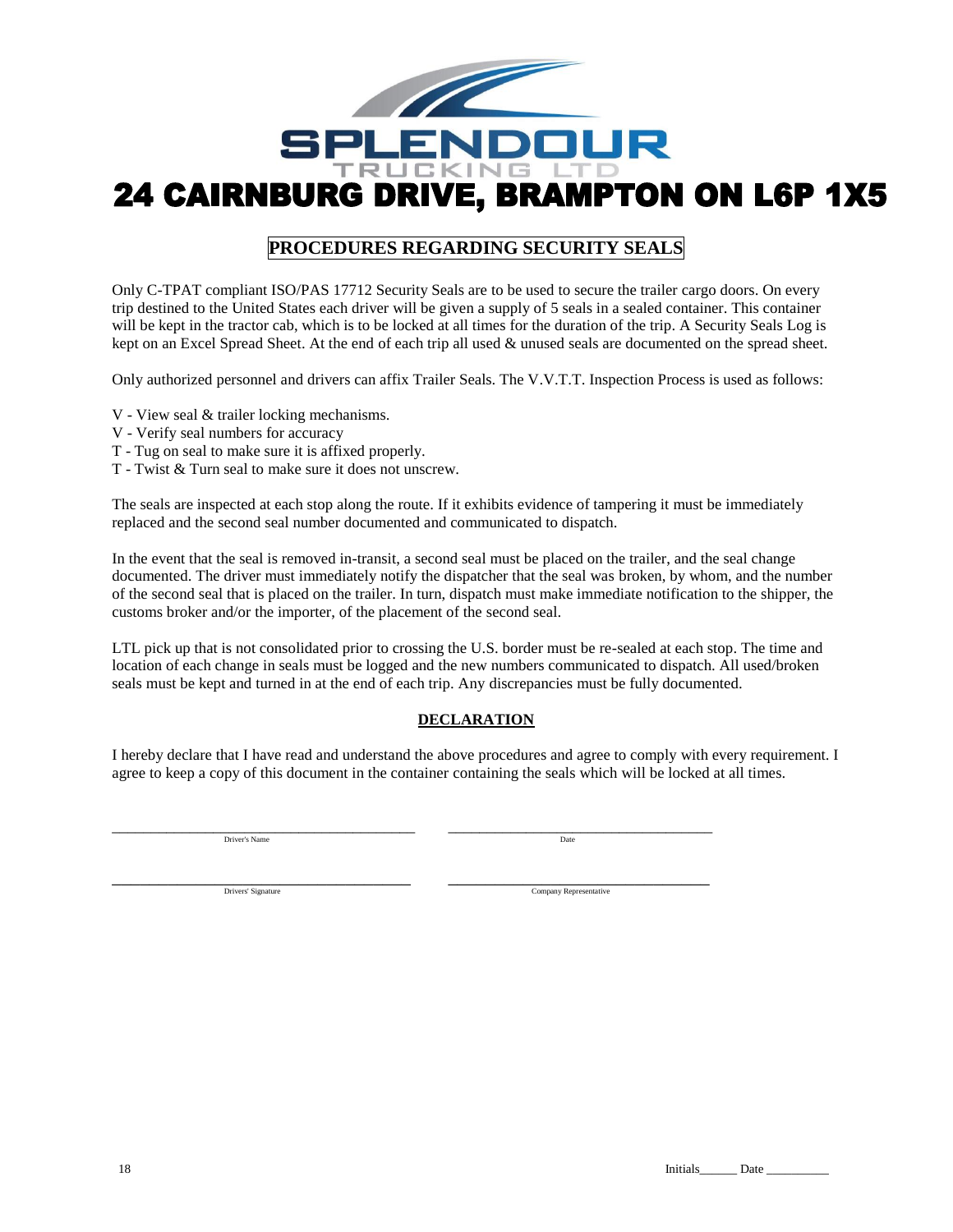

# **DRIVER APPLICANT DRUG AND ALCOHAL PRE- EMPLOYMENT STATAEMENT**

CFR Part 40.25(i) requires the employer to ask any applicant, whether he or she has tested positive, or refused to test, on any pre-employment drug or alcohol test administered by an employer to which the employee applied for, but did not obtain, safety-sensitive transportation work covered by DOT agency drug and alcohol rules during the past two years. If the potential employee admits that he or she had a positive test or refusal to test, we must not use the employee to perform safety-sensitive functions, until and unless the potential employee provides documentation of successful completion of the return-to-duty process. (See Section  $40.25(b)(5)$  and (e).

Applicant Name  $\Box$  and  $\Box$  ID Number  $\Box$ 

As an applicant, applying to perform safety-sensitive functions for our company, you are required by CFR Part 40.25(j) to respond to the following questions.

- 1. Have you tested positive, or refused to test, on any pre-employment drug or alcohol test administered by an employer to which you applied for, but did not obtain, safetysensitive transportation work covered by DOT agency drug and alcohol testing rules during the past two years?  $\bigcap$ Yes  $\bigcap$ No
- 2. If you answered yes, to the above question, can you provide proof that you have successfully completed the DOT return-to-duty requirements?  $\Box$ Yes  $\Box$ No

My signature below certifies that the information provided is true and correct.

| <b>Applicant Signature</b> | Jatr |  |
|----------------------------|------|--|
|                            |      |  |
|                            |      |  |